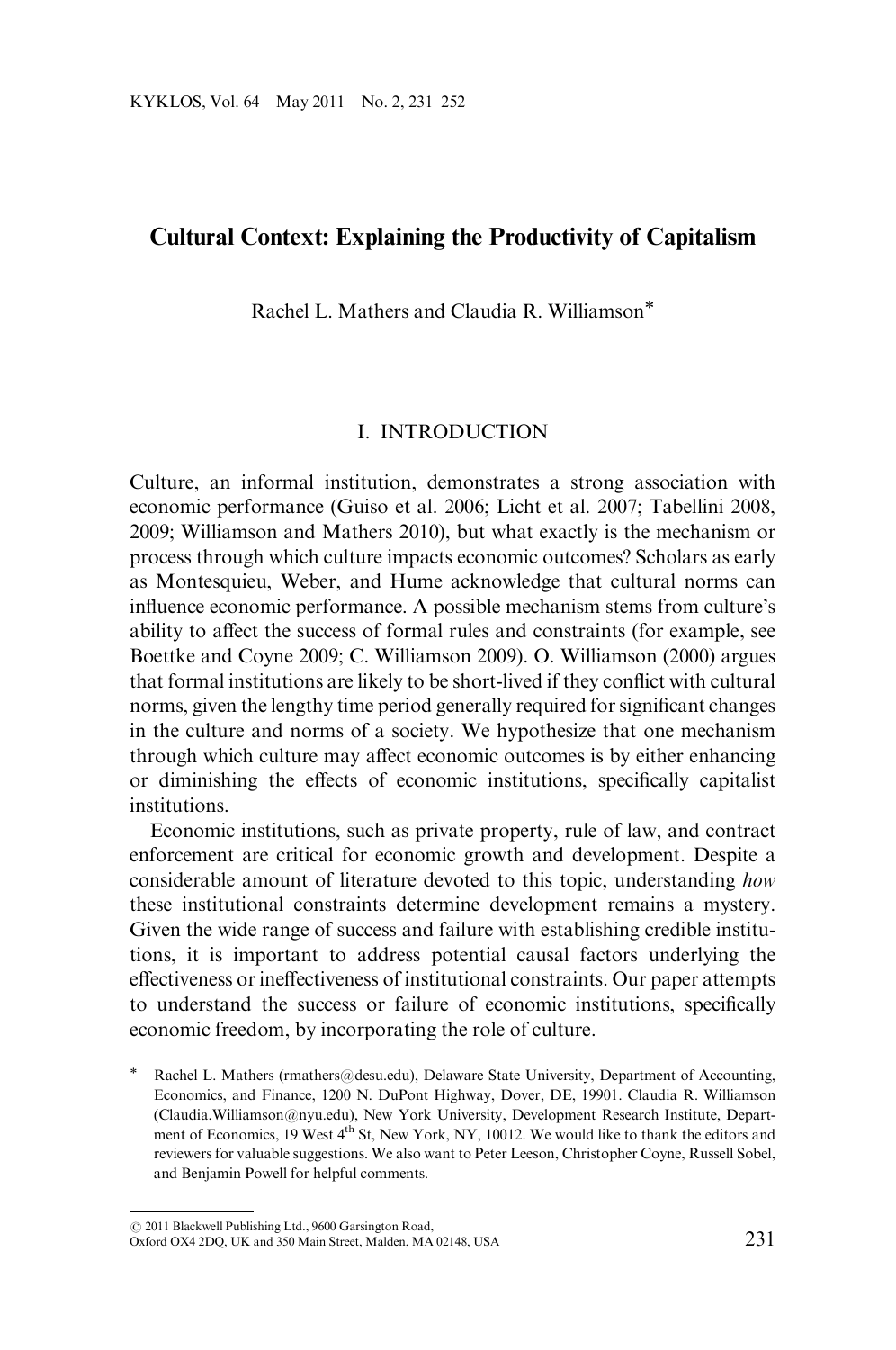We argue that there are certain cultural attributes that either encourage or discourage institutions associated with economic freedom. Following this logic, we claim that the success or failure of formal economic institutions depends on the preexisting informal rules, or culture. Culture has the ability to raise or lower the productivity of economic freedom by acting as a filter through which the constraints must pass; thus, certain cultural attributes may complement economic freedom, or capitalism, and enhance its subsequent effect on growth. This implies that culture is capable of complementing and enhancing economic freedom's effect on economic outcomes by making the constraints more credible, and ultimately, binding.<sup>1</sup>

The analysis examines how the interaction between culture and economic freedom affects economic prosperity, an empirical study that has, thus far, been absent from the economic literature. Our contribution lies at an intersection between the economic growth-economic freedom literature and the emerging studies examining how culture matters for economic performance.<sup>2</sup> More generally, the analysis can be viewed as a contribution to the literature attempting to understand how institutions matter for economic development. The primary goal of the analysis is to understand how culture affects capitalism's ability to influence economic growth. By incorporating culture into the analysis, we may partially explain why the 'same' economic institutions translate into different economic outcomes.

To empirically discover whether culture enhances the productivity of capitalism, we create an unbalanced panel dataset spanning from 1980 to 2004, using five-year averages across 74 countries. Our dependent variable is the growth rate of GDP per capita, and our main variable of interest is the interaction between economic freedom and culture. We view the interaction term as demonstrating culture's impact on the productivity of capitalism. To measure economic institutions, we rely on the widely used Economic Freedom of the World Index compiled by the Fraser Institute (Gwartney, Lawson, and Norton 2008). For culture, we utilize a measure created from theWorld Values Surveys that captures the level of trust, respect, self-determination, and obedience in order to generate an overall culture index (Tabellini 2008, 2009; Williamson and Kerekes 2010). To create the interaction term, we simply multiply the culture index with the economic freedom index.<sup>3</sup>

<sup>1.</sup> This is similar to an argument by North (2005) where formal and informal institutions contribute to economic growth through a feedback process.

<sup>2.</sup> For an analysis of the impact of culture on economic growth, see, for example, Williamson and Mathers 2010; Boettke and Coyne 2009; Pejovich 2003; Zak and Knack 2001; Francois and Zabojnik 2005.

<sup>3.</sup> We restrict the sample to only those countries with data for both economic freedom and culture; therefore, we do not mean adjust the interaction term.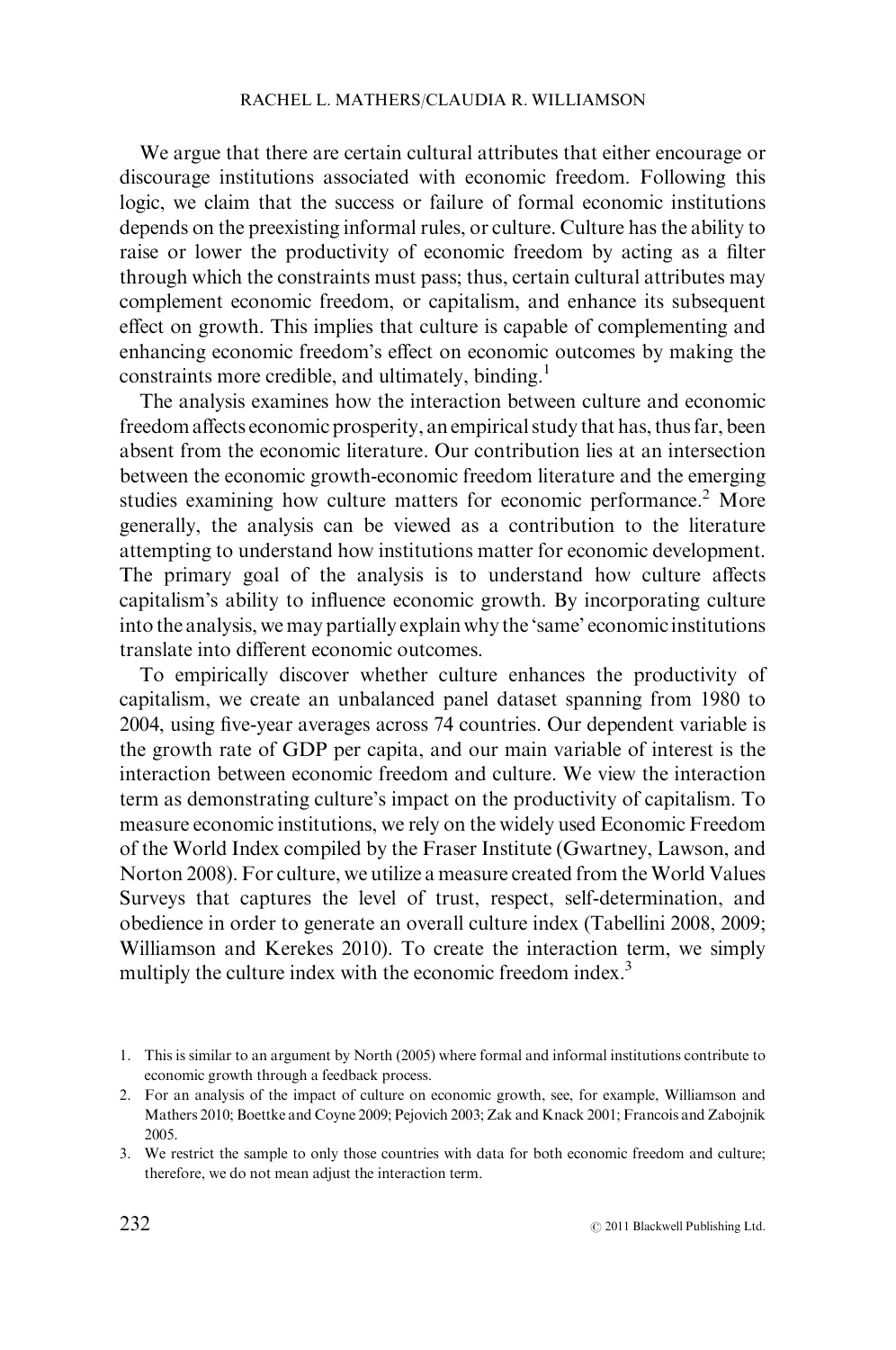### CULTURAL CONTEXT: EXPLAINING THE PRODUCTIVITY OF CAPITALISM

Our investigation employs fixed effects estimation with a variety of different control variables. In addition, we provide several sensitivity checks to our model. Overwhelming, we find that our measure of culture does, in fact, enhance the effectiveness of economic institutions. Our results also suggest that economic freedom independently, thus directly, contributes to economic prosperity, though its effectiveness is strongly enhanced by cultural values.

### II. THEORETICAL LINKS

The hypothesis that the interaction between formal institutions of capitalism and informal cultural norms will significantly affect growth is well supported by existing theory. As defined by North (1990), institutions can be thought of as the 'rules of the game,' both formal and informal, which govern actions through incentives. Formal institutions are codified structures or written rules, whereas informal institutions are inclusive of cultures, norms, and conventions enforced by social custom.

Boettke, Coyne, and Leeson (2008) suggest that in order for formal institutions to 'stick' and, thus, promote economic growth and development, formal institutions must map onto the informal rules.<sup>4</sup> This implies that informal and formal institutions should complement one another in order to be self-enforcing and support economic growth.<sup>5</sup> As Hume (Hendel, ed. 1953) put it, the 'ancient fabric' of a society must be considered when creating or making changes to an existing set of formal institutions.

This begs the question: 'Which institutions, both formal and informal, are compatible with each other and economic growth?' One answer lies in Weber's (1905, p. 19) explication of the 'spirit of capitalism,' which he defines as the attitude (i.e. culture) that 'strives systematically for profit for its own sake.' Weber's thesis described the Protestant ethic, or culture, as one important determinant in the emergence of capitalism in northern Europe. Likewise, Tocqueville (1835) described a culture in America with attributes similar to some of those later associated with Weber's Protestant ethic. More recently, McCloskey (2009) states that the main cause of the industrial revolution was an increase in entrepreneurship brought about by a change in cultural values. Hence, it was the match between the informal and formal institutions,

<sup>4.</sup> The relationship between formal and informal institutions and economic development is empirically analyzed in C. Williamson (2009).

<sup>5.</sup> Both Weber (1905) and North (2005) investigate the effect of informal institutions on economic outcomes. Additionally, North (1990, 2005) notes that past institutions, both formal and informal, contribute to institutional path dependency, where a country's past, in part, determines its present. These theoretical arguments are supported by recent empirical studies (Acemoglu et al. 2001, 2002; Rodrik et al. 2004; Acemoglu and Johnson 2005).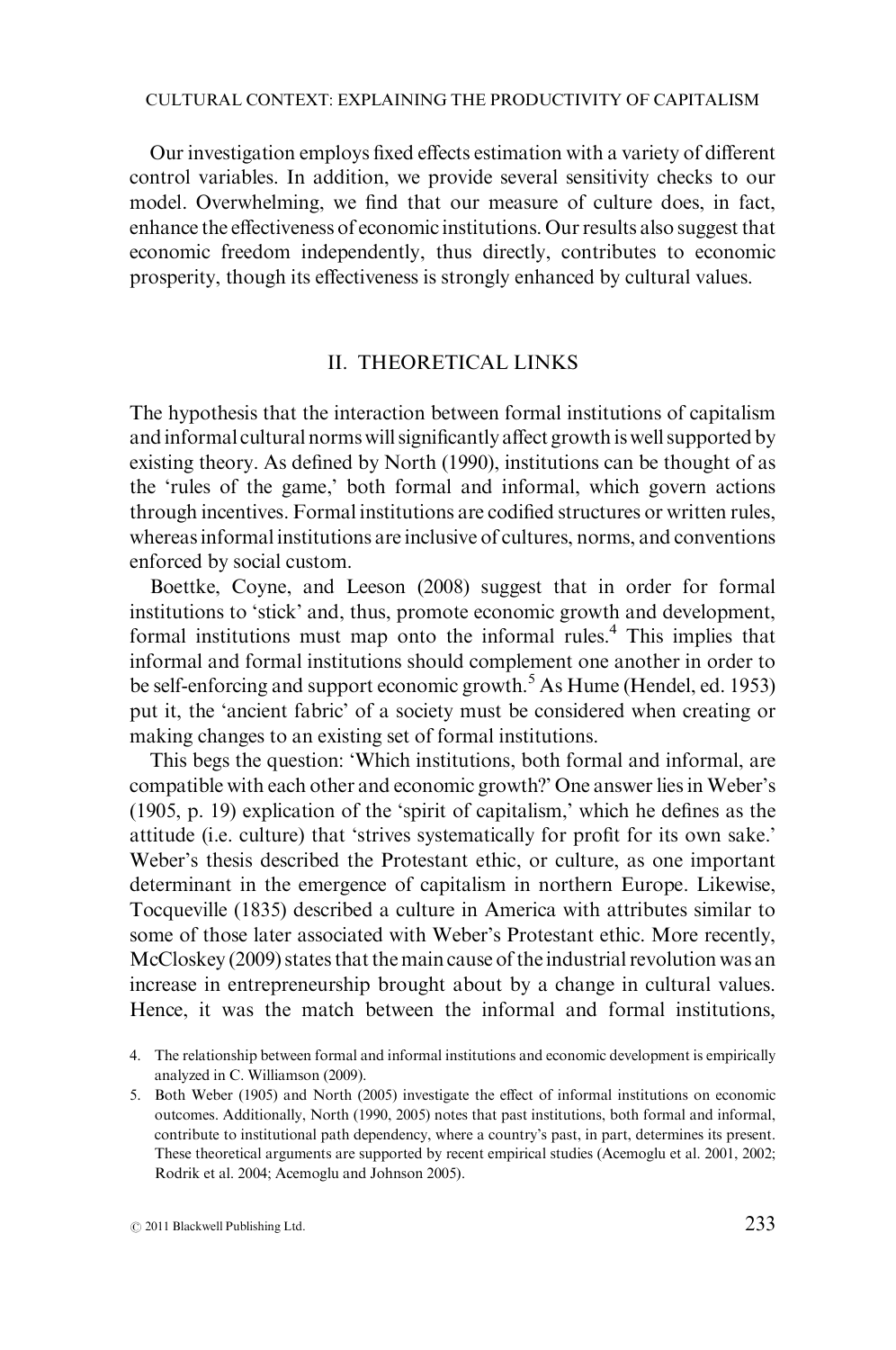or cultural values coupled with economic freedom, that sparked the industrial revolution.<sup>6</sup>

More recent empirical studies have shown that culture can shape institutions, but institutions can also have an effect on culture. In other words, endogeneity is a key concern in any study including both institutions and culture. As Tabellini (2008) points out, culture evolves endogenously and is impacted by past institutional arrangements. Since culture is long-lasting and changes much more gradually than many formal institutional arrangements, the culture consistent with past institutions may persist and impact current economic outcomes. In short, both culture and formal institutions influence each other, and, as Tabellini (2008) puts it, they have 'mutually reinforcing effects.'

Only recently have studies emerged empirically demonstrating the role of specific cultural measures in economic development and growth. For example, both Grier (1997) and Barro and McCleary (2003) examine the impact of religion on economic development and can be thought of as recent attempts to estimate the effects of cultural ethics discussed in the work of Weber and others. Several studies investigate how informal institutions are important for economic outcomes (Guiso et al. 2006; Licht et al. 2007; Tabellini 2008, 2009). Tabellini (2009) finds a strong causal and direct relationship between culture and economic development across different European countries. In addition, Licht et al. (2007) and Williamson and Kerekes (2010) empirically demonstrate that culture indirectly promotes economic prosperity. Leeson, Peter (2007) and Powell, Ford, and Nowrasteh (2008) argue that in some cases, relying on informal institutions alone can provide better outcomes than those achieved with a corrupt government. This suggests that culture is capable of substituting for and providing functions traditionally attributed to formal institutions.

More recently, Williamson and Mathers (2010) demonstrate that when controlling for both economic freedom and culture simultaneously, culture's direct impact on growth is greatly diminished, while economic freedom displays a robust positive relationship with growth. One could interpret this finding as suggesting that culture is not important for economic performance; however, we view this result as suggesting that culture's effect may be better understood by analyzing its ability to enhance economic freedom. Our paper builds from this previous work to analyze how culture and capitalism may complement one another, whereas previous studies focused on their substitution effects. No empirical paper has yet examined the interaction between the two variables in order to understand the role of culture in explaining economic outcomes viz-a-vie the enhancement of capitalism.

<sup>6.</sup> Powell and Rodet (2009) empirically show that social approval of economic freedom increases the rate of entrepreneurship.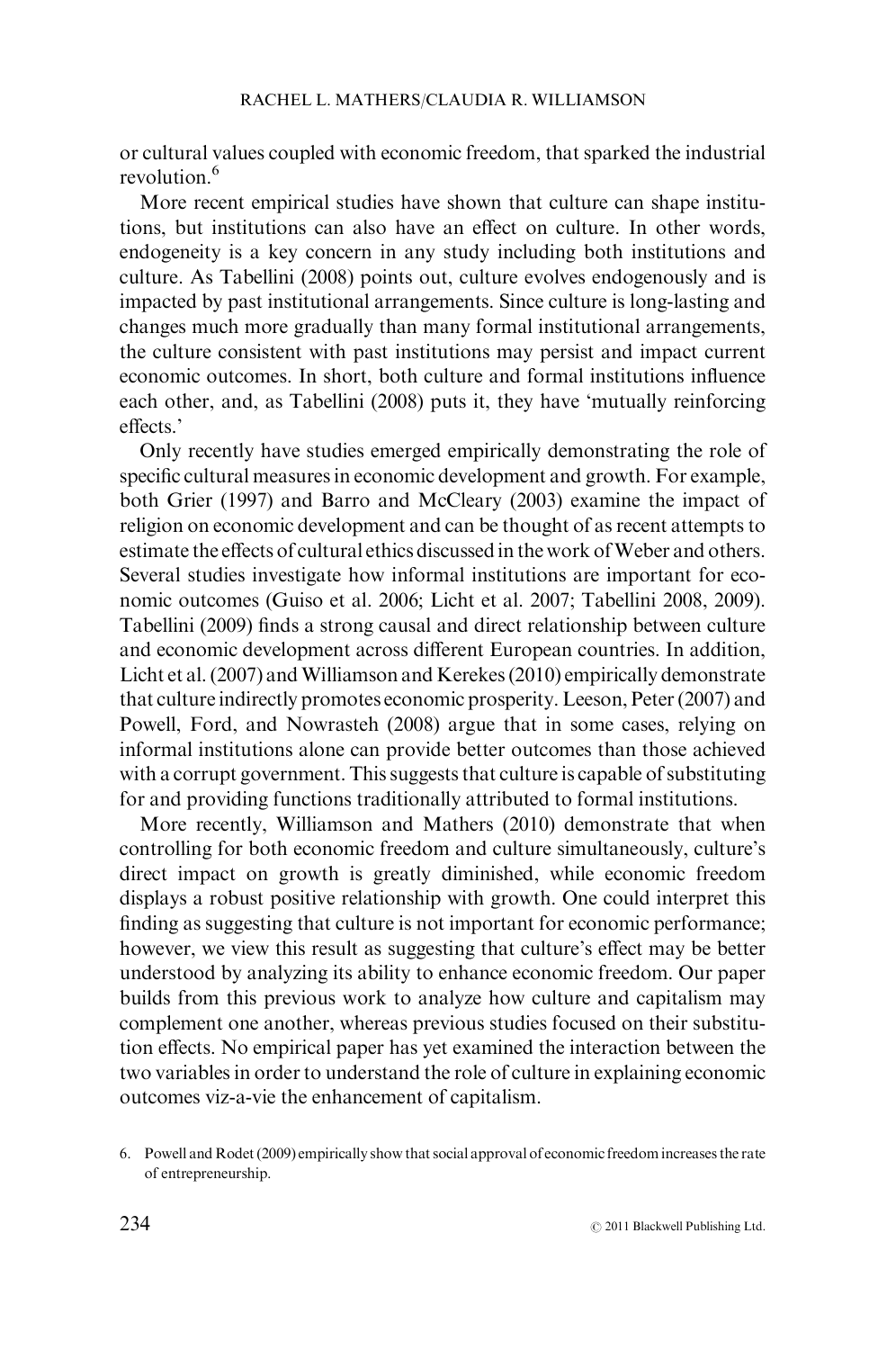### III. DATA SUMMARY

### 3.1 Economic Freedom

To measure economic freedom, we utilize the well cited and established Economic Freedom of the World Index compiled by the Fraser Institute (Gwartney et al. 2008). The index measures the level of economic freedom on a scale from zero to ten, with ten representing a greater degree of freedom. These components can be grouped in five broad categories: size of government, legal structure and security of private property rights, freedom to trade with foreigners, regulation of credit, labor, and business, and access to sound money.<sup>7</sup>

## 3.2 Culture

To quantify culture, we focus on several specific indicators of culture that are identified as being relevant for supporting the capitalist foundation of economic interaction and exchange. One can think of this subset as 'economic culture,' defined by Porter (2000) as 'the beliefs, attitudes, and values that bear on economic activities of individuals, organizations, and other institutions' (p. 14). Narrowing the concept of culture allows us to explore how specific cultural traits interact with economic institutions and affect economic growth.

To measure culture we rely on a variable first identified by Tabellini (2008, 2009) and later expanded on by Williamson and Kerekes (2010). This variable is constructed by identifying four distinct categories of culture that should constrain behavior related to social and economic interaction. These four components are trust, respect, individual self-determination, and obedience. These traits serve as rules governing interaction between individuals, including market production and entrepreneurship. Trust, respect, and individual selfdetermination are thought to stimulate social and economic interaction, whereas obedience is thought to limit economic interaction and development by decreasing risk-taking, a trait essential to entrepreneurship.

All four of these cultural components create legitimacy for capitalism. Countries rich in trust, respect, and individual self-determination and lacking a strong sense of obedience provide legitimacy for formal institutions of capitalism and economic freedom. For example, trust, respect, and individual

<sup>7.</sup> We recognize the availability of alternative institutional indices (such as Heritage Foundation's Index of Economic Freedom and ICRG's average protection against risk of expropriation); however, due to the long time period and sample size of countries covered by the Fraser index, we find it to be the most suitable for our analysis. For an in-depth explanation of and comparison between the Fraser freedom index and Heritage's freedom index, see De Haan and Sturm (2000).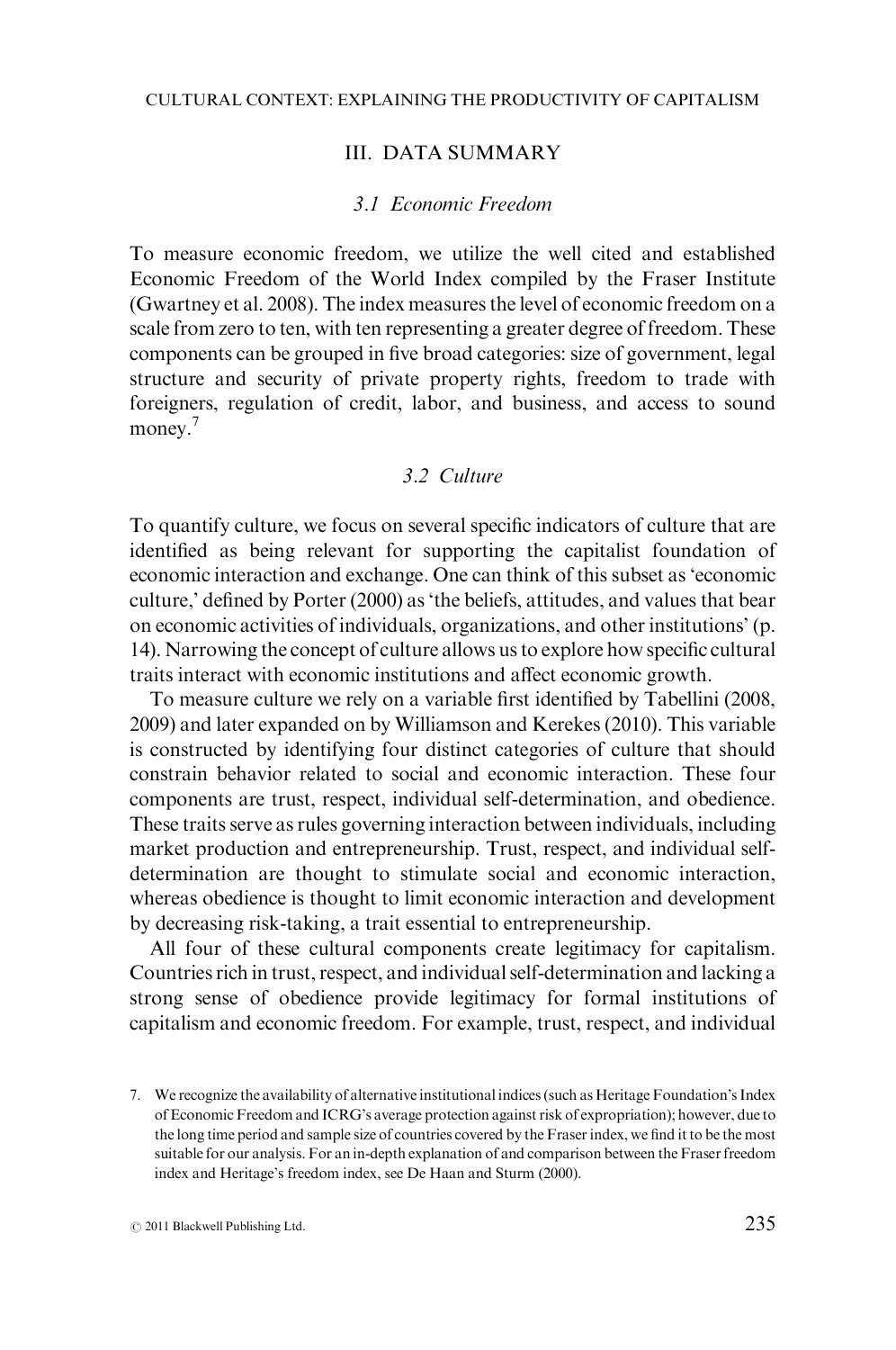self-determination all relate to the Protestant ethic described by Weber. In order to embody the 'spirit of capitalism,' trust is essential, as a lack of trust erodes potential trading arrangements, limiting economic profits and the level of investment individuals can attain.8 Respect is a measure of generalized versus limited morality, where generalized morality implies abstract rules governing behavior both within and between groups. In a country with low levels of respect, limited morality may be the status quo, making opportunistic behavior morally condoned when interacting with those outside of an individual's small group, thus rendering future mutually beneficial trade virtually impossible (Platteau 2000).

Individual self-determination relates to the Protestant ethic through the ideals of personal culpability and hard work. If individuals view economic success or failure as a result of their own efforts (i.e. individuals have high levels of self-determination), they will work harder in order to earn a greater payoff for their productivity and increase their welfare. According to this line of reasoning, the greater an individual's 'locus of control,' the greater the overall level of economic development in their country (Banfield 1958). The final trait, obedience, can diminish positive effects from capitalism. If children are taught to be obedient and individualism is frowned upon, children may have lower levels of autonomy and, thus, be less likely to engage in the risk-taking essential for entrepreneurship (Harper 2003).

Data from the European and World Values Surveys is utilized to quantify each component. These surveys capture individual beliefs and values reflecting local norms and customs, i.e. culture. In order to maximize sample size, we pool all countries surveyed in any of the five waves from the time periods 1981–84, 1989–1993, 1994–1999, 1999–2004, and 2005–2007. Survey answers are aggregated to create the culture variable for each period. In order to correctly capture these categories, one question from the survey is identified that is most closely correlated with each trait. For example, trust is measured by the question, 'Generally speaking, would you say that most people can be trusted or that you can't be too careful in dealing with people?' Self-determination is measured using the question, 'Some people feel they have completely free choice and control over what happens to them. Please use this scale (from 1 to 10) where 1 means 'none at all' and 10 means 'a great deal' to indicate how much freedom of choice and control in life you have over the way your life turns out.'

To measure respect, the following question is used: 'Here is a list of qualities that children can be encouraged to learn at home. Which, if any, do you consider to be especially important? Please choose up to five.' The percentage of

<sup>8.</sup> For a study illustrating how economic freedom promotes generalized trust, see Berggren and Jordahl (2006).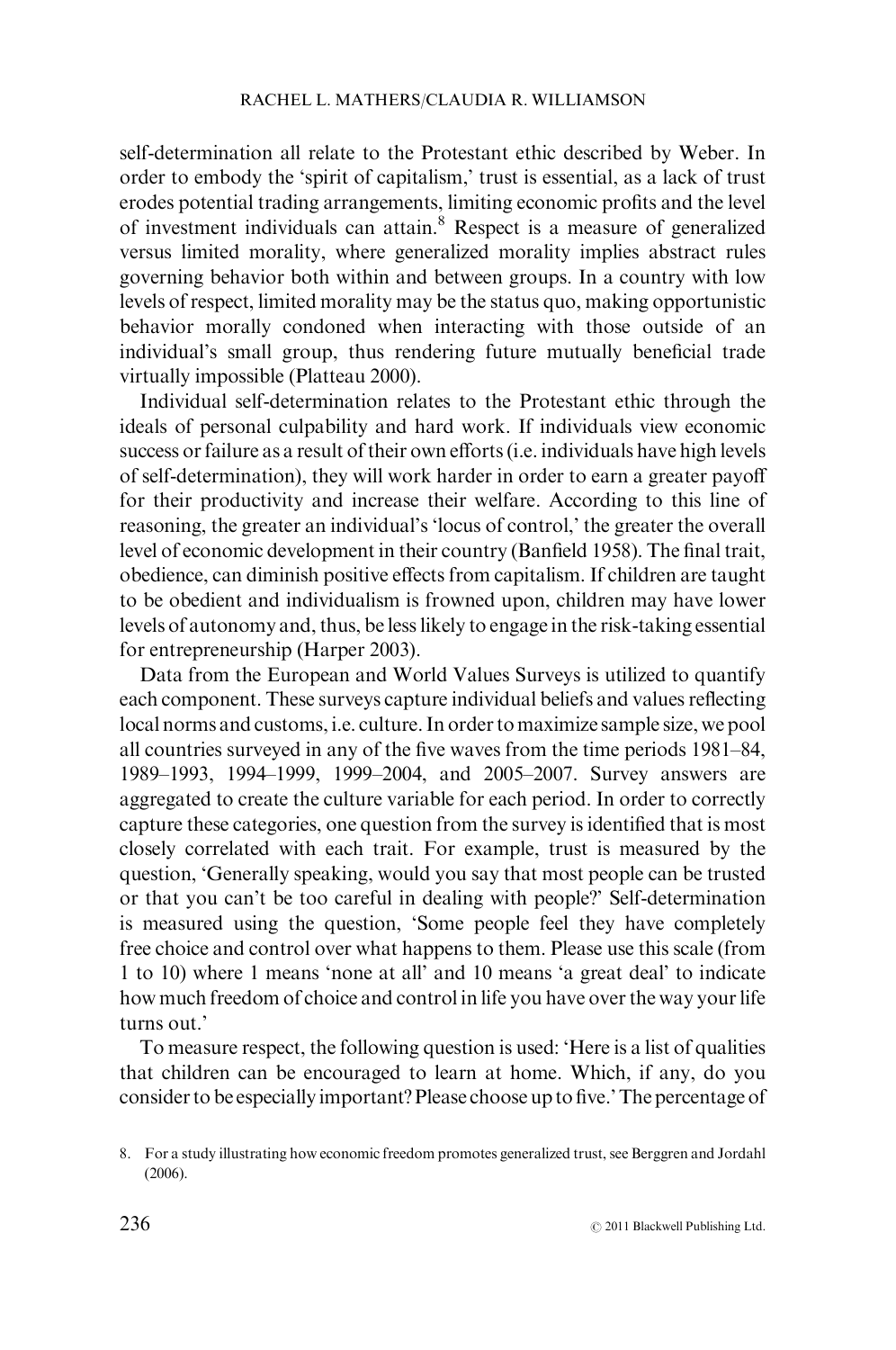those surveyed who chose 'tolerance and respect for other people' is used to measure respect. The same question was used to measure obedience, but in this case, the percentage of those surveyed that chose obedience as important for children to learn at home is used as our variable.

Individual responses from each of the four questions are aggregated for each country. A comprehensive culture measure is achieved by extracting the first principal components of all four traits. This process extracts the common variation between all four traits; therefore, the index should be thought of as a net measure of culture that is conducive to economic interaction and exchange. The index is normalized between zero and ten, with a higher score implying stronger informal norms that support economic growth relative to countries with lower scores. In order to maximize our number of periods for the panel data, the culture variable is constructed as follows. The first wave of surveys (1981–84) represents culture in the time period 1984. The second wave (1989–1993) is used to create the culture variable in the period 1989. The surveys from 1994–1999 are used to create culture for the period 1994. The fourth wave, from 1999–2001, represents the culture variable for 1999, and the latest wave is used to create the culture variable for the period 2004.

### 3.3 Control Variables

In addition to economic freedom and the interaction term, we also employ a variety of control variables that may affect a country's growth rate. We follow the existing literature on economic freedom and growth and development in selecting our variables (for example, Levine and Renelt 1992; Dawson 1998; Acemoglu et al. 2001, 2002; Gwartney et al. 2004). Our controls include initial real GDP per capita in 2000 constant dollars (log form) as a conditioning variable, the investment share of real GDP (2000 constant dollars), population growth rate, urban population, and country size.<sup>9</sup> Appendix 1 provides a summary description of all data used in the analysis along with their sources.

### IV. EMPIRICAL ANALYSIS AND RESULTS

We implement panel analysis on an unbalanced dataset ranging from 1980 to 2004 using five-year averages. We restrict our sample to only include those countries where data is available for both economic freedom and culture in

<sup>9.</sup> In addition to these standard controls, a measure of human capital or the level of education is often controlled for as well. However, we do not control for human capitalin ourmain specification, but add itin the robustness section, due to the high correlation between education measures and theinteraction term (see Appendix 2).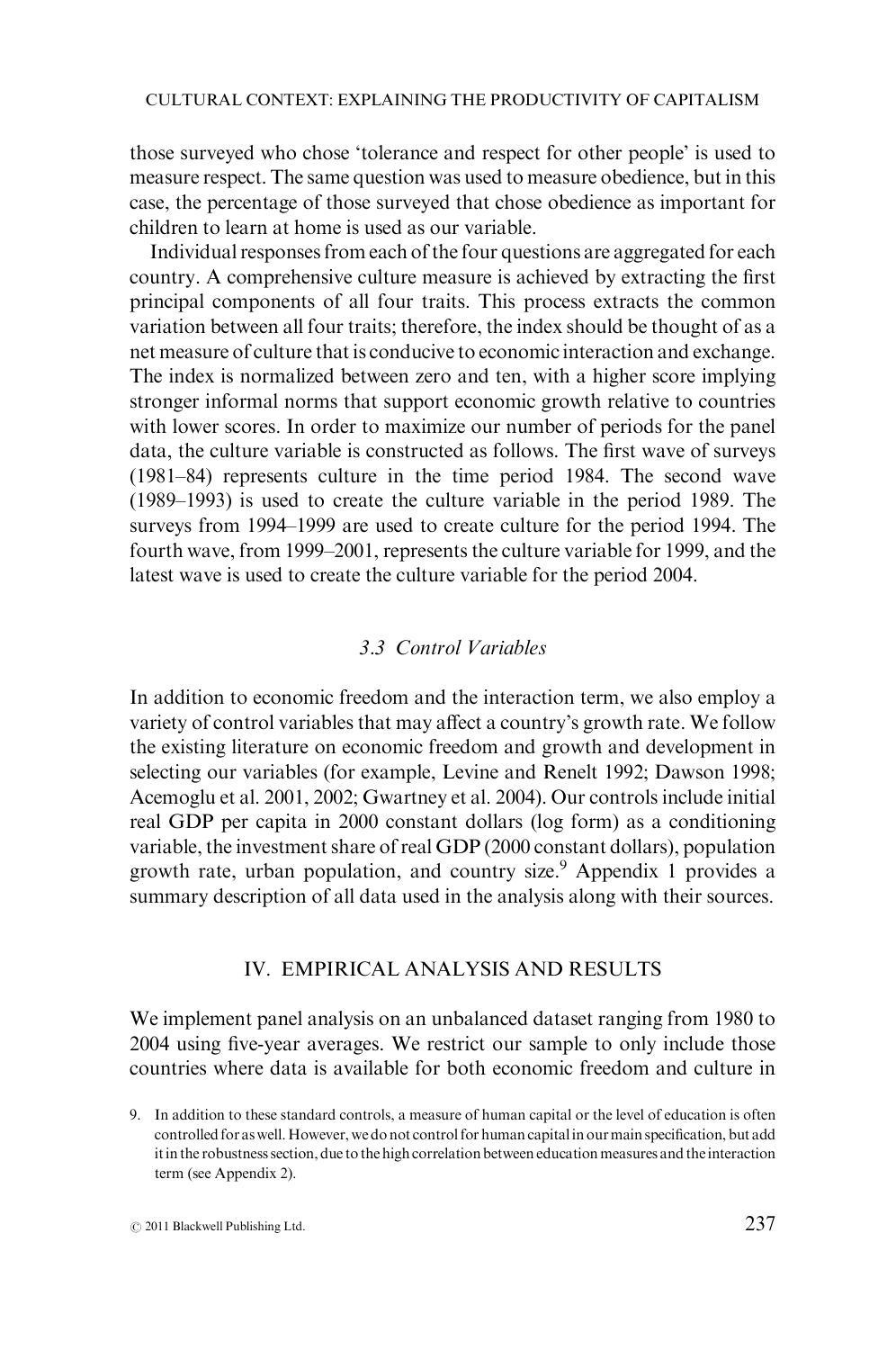each period. This will vary from period to period, resulting in an unbalanced panel. We first provide a benchmark specification as a baseline and a comparison with previous studies. We then turn to our main model specification, where we incorporate a combination of our main variables and our control vectors.

Throughout the analysis, we use a variety of regression specifications in order to follow the pre-existing literature, provide robustness, and minimize endogeneity concerns. We recognize that many of our variables are correlated with one another (see Appendix 2 for a pairwise correlation matrix). For example, initial economic freedom (0.75) and culture (0.94) are highly correlated with our main variable, the economic freedom/culture interaction term. Culture and freedom are also strongly correlated with each other (0.52), as well as investment, initial GDP per capita, and urban population.

In order to substantiate our results, we rely on a variety of regression specifications and acknowledge the presence of endogeneity among our independent variables.10 Our specifications include controlling for initial economic freedom (the freedom score at the beginning of the period), culture, and the interaction term separately as well as jointly.<sup>11</sup> Because of the high correlation between freedom, culture, and the interaction term, we first present a reduced form of the model where we only control for initial freedom and the interaction term. Then we turn to a more complete specification including all three variables.We do so for two reasons. First, this presents the 'toughest' case for the importance of our main variable. Second, this allows us to interpret the coefficient from the interaction term with more accuracy. However, we want to emphasize that we do not place much weight on the sign/significance from the coefficients of initial freedom or culture in this specification due to the high correlations mentioned above. Next, we add the controls in two stages to minimize endogeneity. All regressions are reported controlling for initial income.

Summary statistics for all variables used in the analysis are provided in Table 1. We use panel data with 74 countries, spanning from 1980 to 2004 (creating 5 points in time with five-year averages), with income per capita averaging \$13,512 and ranging from \$760 (Nigeria 2004) to \$42,782 (Luxembourg 1999).

The average growth rate is 3.27 with a standard deviation of 2.49. Initial economic freedom has a minimum score of 3.70 (Brazil 1989) and a maximum of 8.85 (Hong Kong 2004), with a mean of 6.22 and a standard deviation

<sup>10.</sup> Due to the focus on the interaction term, we do not find instrumental variable analysis appropriate for our empirical specification.

<sup>11.</sup> We only control for initial economic freedom and do not include changes in freedom in our regressions. For a theoretical discussioninvolving the 'correct' model specification, see DeHaan et al. 2006 and Lawson 2006.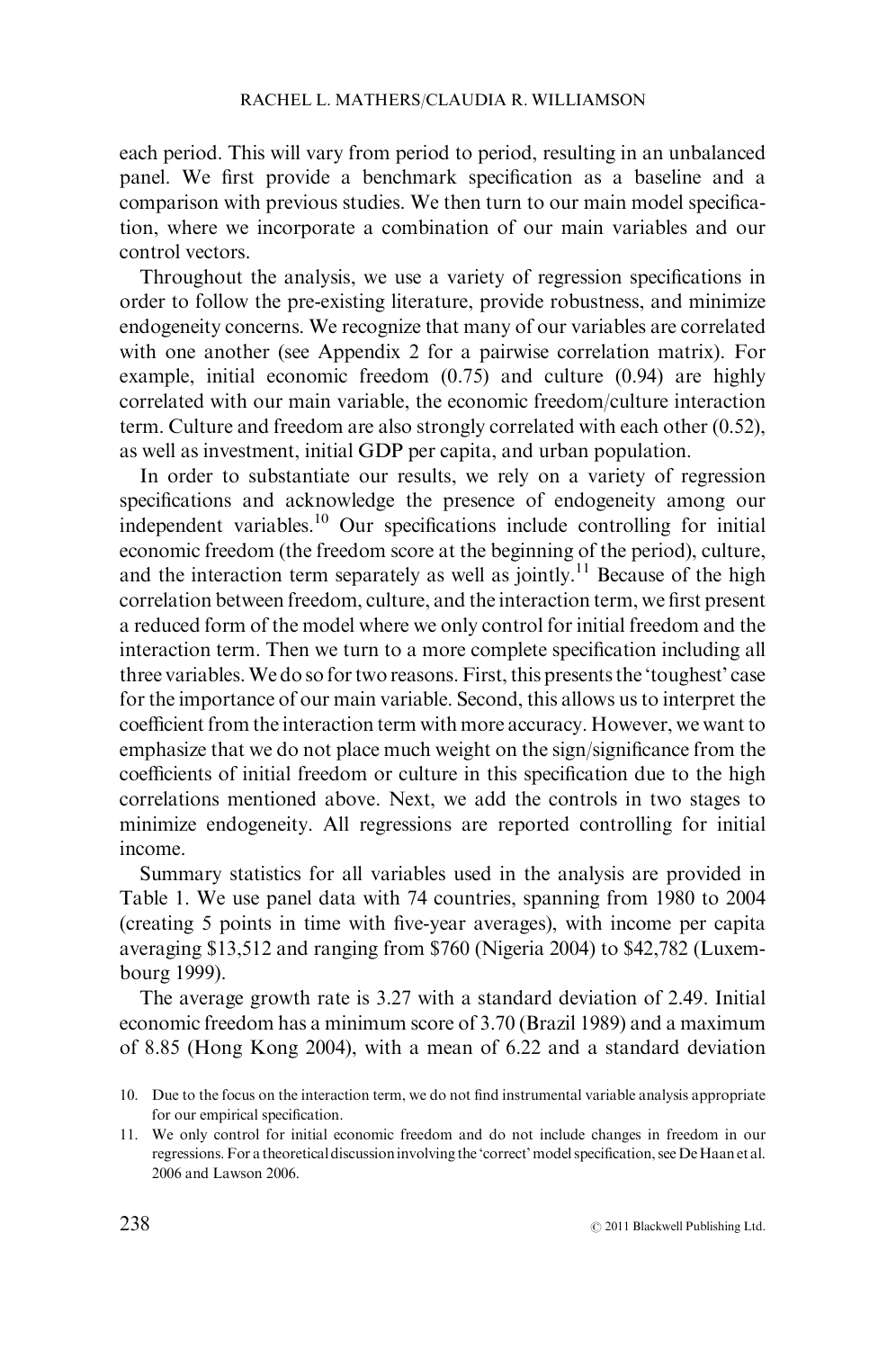| Variable                       | Obs | Mean   | Std. Dev. | Min     | Max    |  |
|--------------------------------|-----|--------|-----------|---------|--------|--|
| Growth                         | 182 | 3.27   | 2.49      | $-5.46$ | 10.86  |  |
| GDP pc                         | 181 | 13,512 | 9,186     | 760     | 42,782 |  |
| Initial gdppc (log)            | 184 | 9.13   | 0.89      | 6.76    | 10.50  |  |
| Culture                        | 186 | 4.95   | 1.95      | 0.00    | 10.00  |  |
| Initial econ freedom           | 186 | 6.22   | 1.26      | 3.70    | 8.85   |  |
| Cult <sup>*</sup> econ freedom | 186 | 32.01  | 16.50     | 0.00    | 72.68  |  |
| Invest/GDP                     | 185 | 18.49  | 7.24      | 3.28    | 39.36  |  |
| Pop. Growth                    | 183 | 0.89   | 0.94      | $-1.28$ | 3.38   |  |
| Urban pop. $\%$                | 183 | 66.38  | 18.67     | 11.79   | 100.00 |  |
| Area $(log)$                   | 181 | 12.77  | 1.98      | 5.77    | 16.61  |  |
| Primary School rate            | 48  | 0.53   | 0.25      | 0.06    | 0.97   |  |
| Latitude                       | 171 | 0.26   | 0.17      | 0.01    | 0.69   |  |
| English legal origin           | 171 | 0.43   | 0.50      | 0.00    | 1.00   |  |
| French legal origin            | 171 | 0.37   | 0.48      | 0.00    | 1.00   |  |

Table 1

Summary Statistics

of 1.26. Culture ranges from 0 to 10 with a mean of 4.95, a standard deviation of 1.95.

As a benchmark, we first show the basic relationship between economic growth and initial economic freedom, culture, and the culture/freedom interaction term. We report the results of the direct effects from culture and economic freedom in order to verify the results found in the previous literature. However, we drop this analysis in subsequent specifications and focus only on the interaction term. In order to provide a more robust model specification, we include our control variables in two stages.We first control only for investment share of GDP and population growth, then we add percent urban population and log of the area for the complete specification.

Our fixed effects model specification can be identified as:

$$
G_{it} = \mu_i + \beta M_{it} + \epsilon_{it}
$$

where G equals the growth rate, and M represents the different combinations of our main variables. Initial income and country dummies are included in all regressions.12

The benchmark and main fixed effects regressions are shown in Table 2.

Column (1) shows that, independently, economic freedom has a positive and highly significant direct association with economic growth. A one unit increase in initial economic freedom (going from Poland to India) increases the growth

<sup>12.</sup> Since the culture index does not vary much over time, we do not control for year dummies, as this would potentially eliminate any possible impact from culture.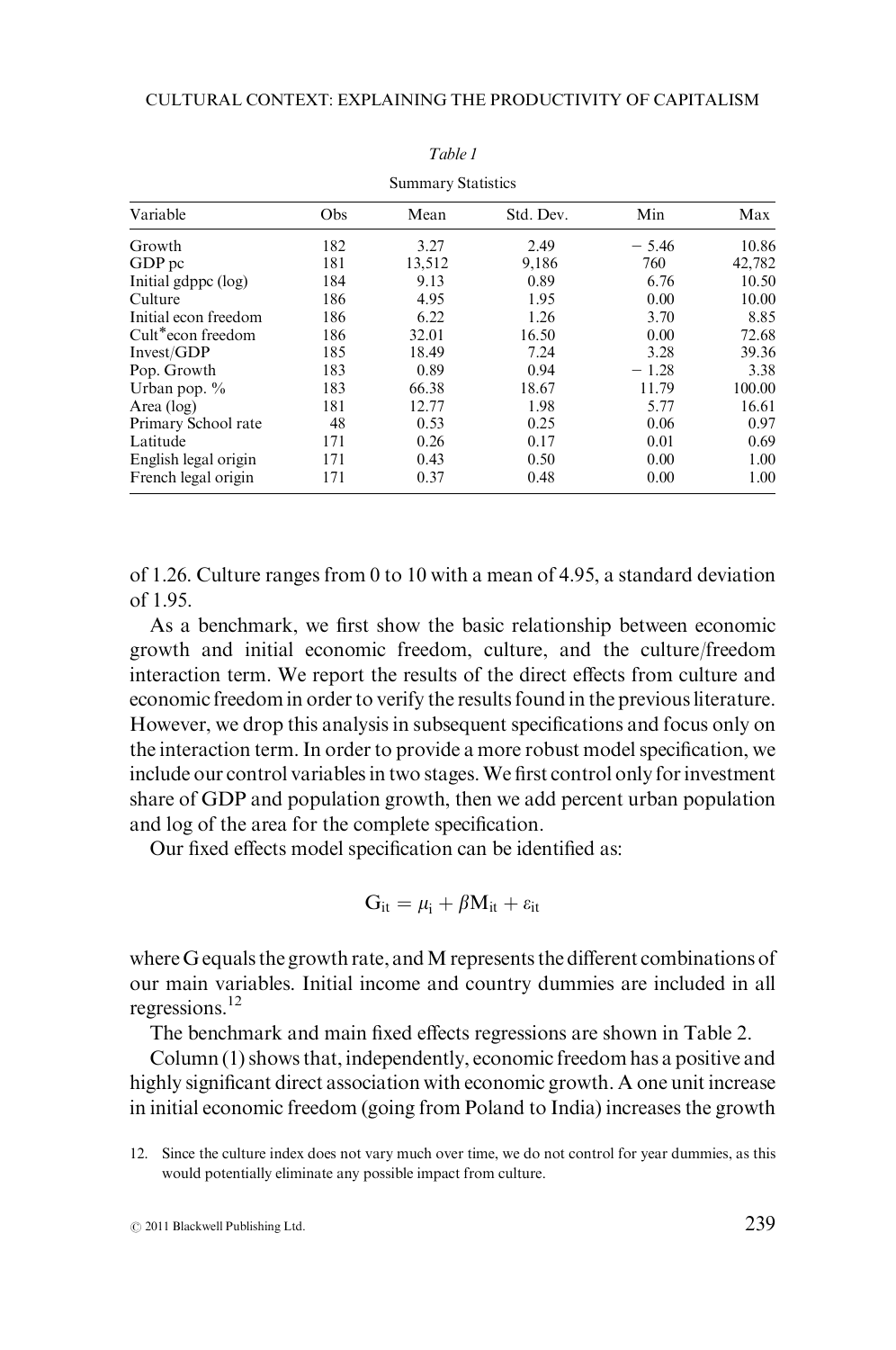| <b>Panel Fixed Effects Regressions</b> |                      |                                          |                                                                      |                                                      |                                                                          |
|----------------------------------------|----------------------|------------------------------------------|----------------------------------------------------------------------|------------------------------------------------------|--------------------------------------------------------------------------|
|                                        |                      |                                          |                                                                      |                                                      |                                                                          |
| (1)                                    | (2)                  | (3)                                      | (4)                                                                  | (5)                                                  | (6)                                                                      |
| $1.26***$                              | $1.23***$            | $0.87**$                                 | 1.22                                                                 | $-0.17$                                              | $-0.32$<br>(0.59)                                                        |
|                                        | 0.38                 |                                          | $-1.30*$                                                             | $-1.57***$                                           | $-1.61***$                                                               |
|                                        |                      | $0.09**$                                 | $0.13***$                                                            | $0.31***$                                            | (0.76)<br>$0.32***$<br>(0.12)                                            |
|                                        |                      |                                          |                                                                      | $0.21***$                                            | $0.21***$                                                                |
|                                        |                      |                                          |                                                                      | (0.08)<br>$-0.57$                                    | (0.08)<br>$-0.25$<br>(0.77)                                              |
|                                        |                      |                                          |                                                                      |                                                      | 0.15                                                                     |
|                                        |                      |                                          |                                                                      |                                                      | (0.10)<br>190<br>(365)                                                   |
| $-4.21***$                             |                      |                                          |                                                                      |                                                      | $-6.78***$                                                               |
| (1.11)                                 | (1.11)<br>$33.52***$ | (1.10)<br>$36.68***$                     | (1.10)<br>$44.15***$                                                 | (1.12)<br>$49.60***$                                 | (1.42)<br>$-2,380$<br>(4,673)                                            |
| 180<br>74<br>0.18                      | 180<br>74<br>0.20    | 180<br>74<br>0.19                        | 180<br>74<br>0.21                                                    | 180<br>74<br>0.26                                    | 178<br>72<br>0.27                                                        |
|                                        | (0.33)<br>(9.17)     | (0.33)<br>(0.26)<br>$33.91***$<br>(9.13) | Depend. Var: Growth Rate<br>(0.38)<br>(0.04)<br>$-4.35***$<br>(9.11) | (0.577)<br>(0.77)<br>(0.04)<br>$-4.55***$<br>(10.06) | (0.58)<br>(0.76)<br>(0.12)<br>(0.73)<br>$-4.82***$ $-5.56***$<br>(10.18) |

Economic Freedom, Culture, and Growth

Note: Robust standard errors are in parentheses. Significance level: \*\*\* at 1%, \*\* at 5%, \*at 10%.

rate by 1.26 percentage points, a substantial increase when compared to the average growth rate. If a country improves from the lowest economic freedom score to the highest, it would experience an increase in growth by 6.49 percentage points. This result supports previous work on the direct link between freedom and growth (for example, see Weede and Kämpf 2002 and De Haan et al. 2006). Column (2) reports the result controlling for both economic freedom and culture. Economic freedom is positive and significant, while culture's effect is insignificant, supporting the results presented in Williamson and Mathers (2010).

In order to understand how culture enhances or diminishes the productivity of economic freedom, Column (3) presents a reduced form of the model to decipher how culture contributes to the productivity of capitalism. In this regression, both initial freedom and the interaction term are positive and significant and explain 19 percent of the growth variation (including initial income). If initial freedom increases by one standard deviation, growth increases by 1.10 percentage points. This result also suggests that the impact from economic freedom on growth is enhanced by the presence of strong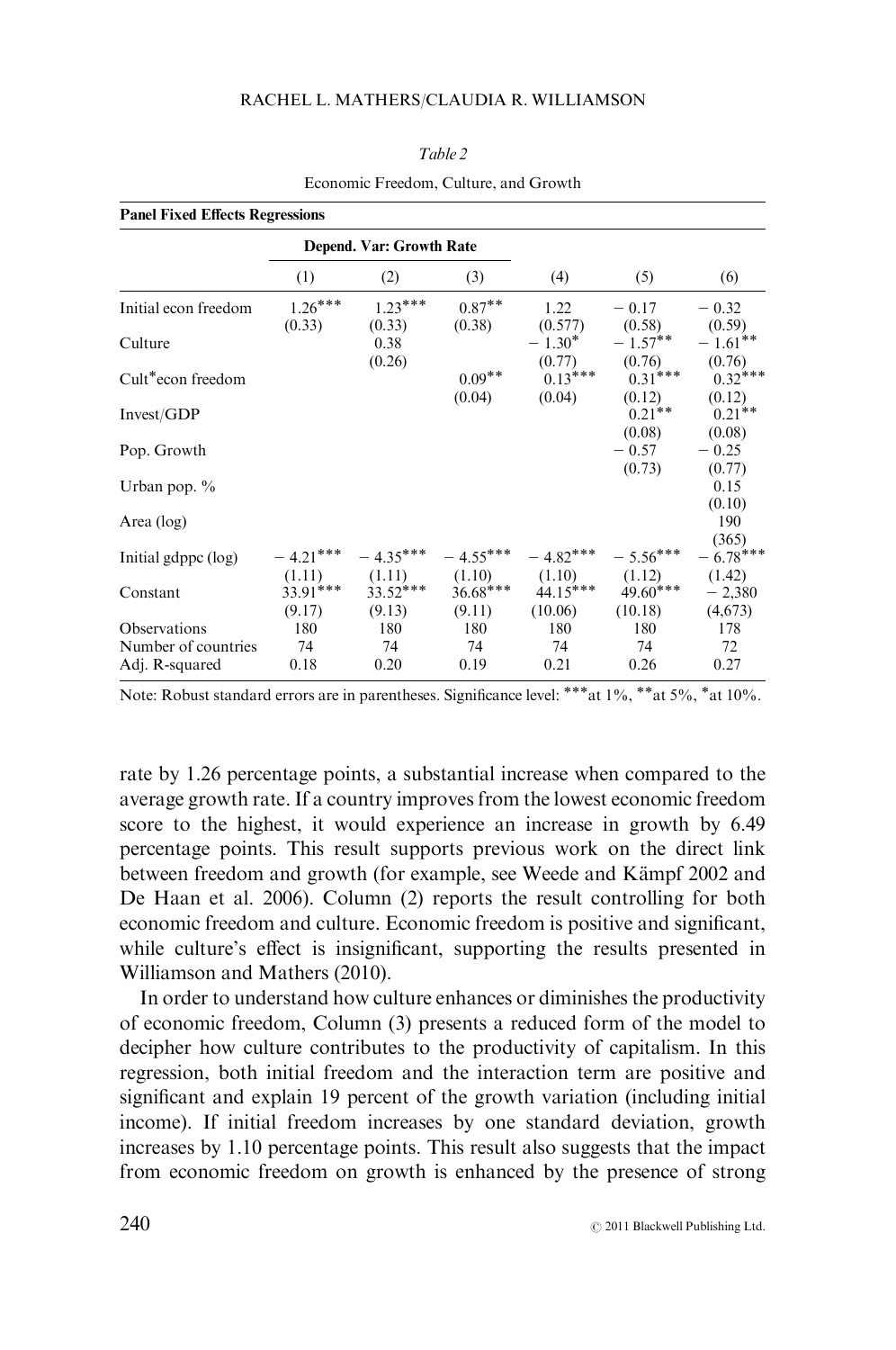cultural constraints. A one standard deviation increase in the interaction term (for example, going from Rwanda to India) increases growth by approximately 1.49 percentage points (over 40 percent of the average growth rate).<sup>13</sup> Regression (4) now includes culture as well as initial freedom and the interaction term. The coefficient on the interaction terms increases in size and significance, suggesting that a one standard deviation increase would increase the growth rate by 2.14 percentage points, over 65 percent of the average growth in our sample. Economic freedom loses its significance, and culture enters the regression as negative and significant; however, as mentioned previously, we do not place a strong interpretation on these two coefficients because of the high correlation between all three variables. We focus mainly on the sign and significance of the interaction term throughout the remainder of the paper.

Regressions (5) and (6) introduce our control variables to the model. The coefficient from the interaction term remains significant and increases in size. This result suggests that a move from Venezuela to Ireland increases the growth rate by over 5 percentage points, over 1.5 times our sample's average growth rate. Economic freedom and culture remain as before. As we would expect, investment to GDP positively and significantly impacts economic growth in both regressions. Population growth is negative but always insignificant. Both urban population and log of area is positive but insignificant. Overall, the additional control variables only add minimal explanatory power to the model.

In addition to supporting previous work, these results begin to highlight an important role for the interaction between culture and freedom and its relationship to growth. To understand the additional explanatory power from culture's interaction with freedom, we take the ratio of the two coefficients (initial freedom and the interaction term) and find that culture enhances freedom's impact on growth by approximately 10 percentage points (from regressions 3 and 4). These results suggest that countries with informal institutions in line with the economic institutions captured by the freedom index will experience a higher rate of return from such institutions.<sup>14</sup> In other words, it is the 'informal glue' that contributes to creating binding constraints, enhancing the overall effectiveness of economic institutions.

While these results are consistent, we recognize potential concerns, such as endogeneity and omitted variable bias, and engage in a variety of robustness checks.

<sup>13.</sup> Initial income is always negative and significant, as expected, in this Table and in the subsequent analysis.

<sup>14.</sup> This problem highlights a concern raised in previous studies (Gwartney et al. 1999) where successful change in economic institutions requires a credible commitment from the government. For an investigation analyzing credible commitment problems with reconstruction efforts, see Coyne and Boettke (2009).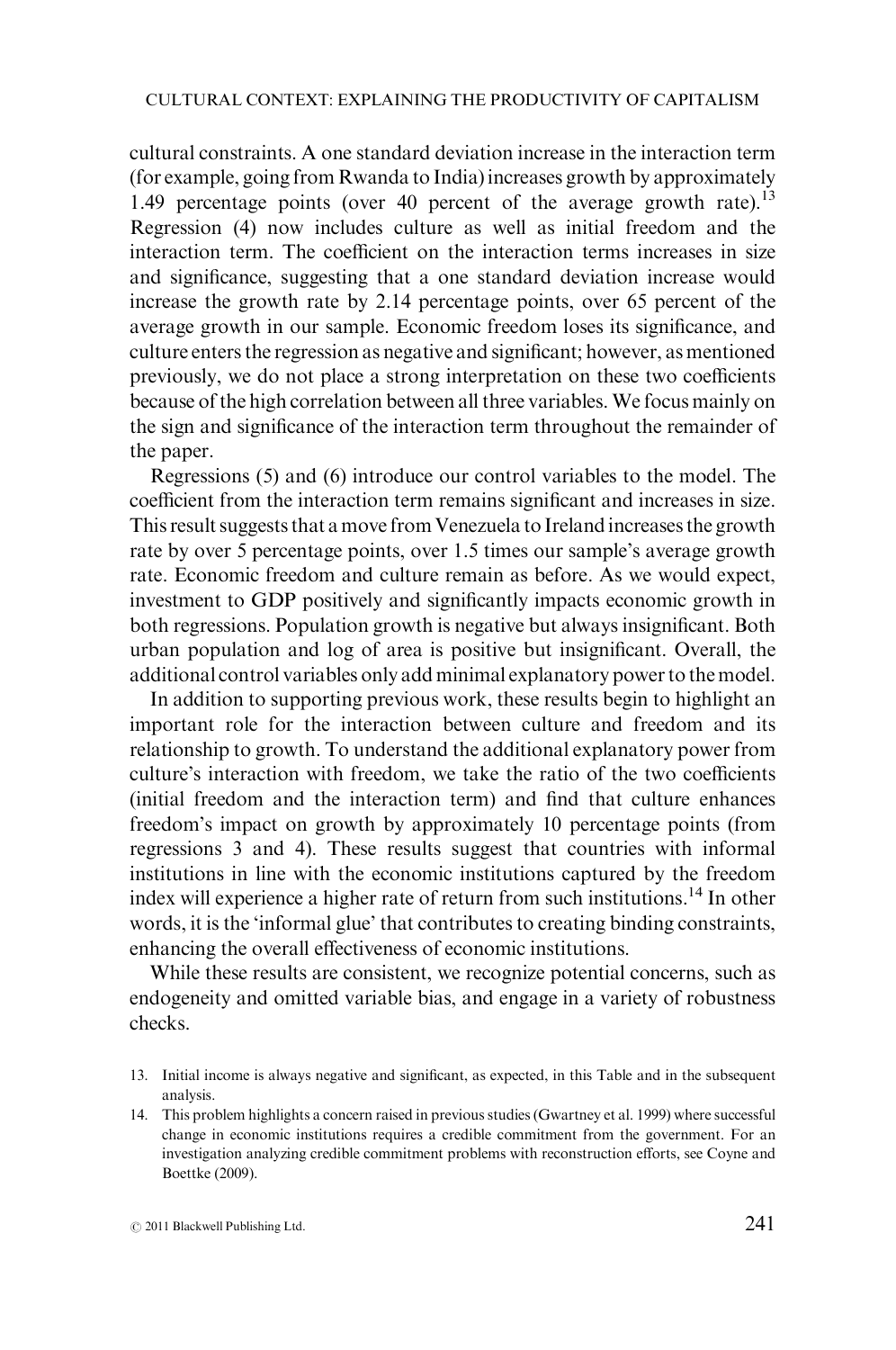## V. SENSITIVITY ANALYSIS

### 5.1 Subsamples

Our first robustness check attempts to control for endogeneity by rerunning our main regressions using subsamples from our main dataset. We run two basic regressions on two different subsamples created by splitting our dataset based on income or economic freedom. The first subsample splits the sample of countries into two—one group includes those countries with an average annual GDP pc below \$10,000, and the second group includes countries above the \$10,000 threshold. This splits our country sample into two categories loosely defined as developed (high income or middle income) or underdeveloped (low income). This subsample provides us with a unique perspective of how freedom and the interaction between freedom and culture affect economic performance across countries at different levels of development.

In the second subsample, we split our sample of countries again into two groups: 1) the economically free countries with an index greater or equal to five and 2) the economically unfree countries with an index less than five. We choose this benchmark because this splits the index in half.We can now analyze if there is a difference in the interaction between culture and freedom among those countries that are already free or those that are unfree. We control for initial freedom, culture, the interaction term, investment/GDP, and population growth in the first subsample. In the second subsample, we control for initial income rather than initial freedom.

Columns (1) - (4) in Table 3 report the results of the income subsample. In both income groups, initial freedom is negative, but only significant in the higher-income group.15 The interaction term is always positive and significant, but has more than twice the effect on growth in the low-income group. This result highlights an important and critical role for culture in enhancing the productivity of economic freedom, especially in the low-income subsample.<sup>16</sup>

The results from the second subsample, based on the freedom index, are presented in columns (5)-(8) in Table 3 above. In all four regressions, the interaction term is positive and significant. However, the coefficient on

16. Another interesting result from these regressions show that population growth has a positive and significant effect on growth in our countries below \$10,000 GDP pc. Also, investment is insignificant in the underdeveloped countries while positive and significant in the developed subsample. Culture is negative and significant in all four regressions.

<sup>15.</sup> This is likely due to the fact that high-income countries already have high levels of economic freedom.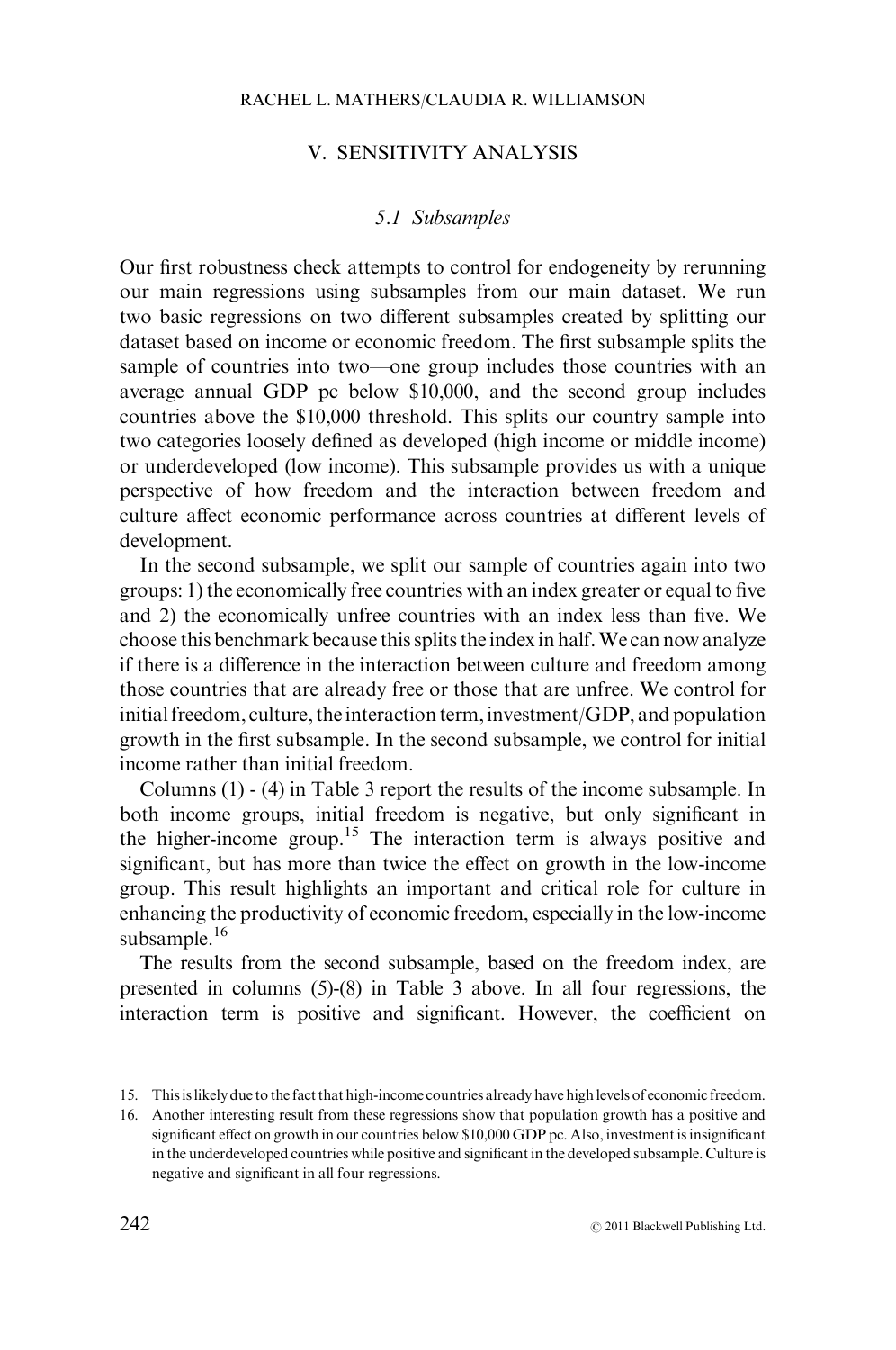| Panel Fixed Effects Regressions With Subsamples                                                     |                                                             |                                                                                                        |                                                                                                |                                                                                                                               |                                              |                                                                                                                                                                                                                                                                                                                |                                                     |           |
|-----------------------------------------------------------------------------------------------------|-------------------------------------------------------------|--------------------------------------------------------------------------------------------------------|------------------------------------------------------------------------------------------------|-------------------------------------------------------------------------------------------------------------------------------|----------------------------------------------|----------------------------------------------------------------------------------------------------------------------------------------------------------------------------------------------------------------------------------------------------------------------------------------------------------------|-----------------------------------------------------|-----------|
|                                                                                                     |                                                             | Dependent Var: Growth Rate                                                                             |                                                                                                |                                                                                                                               |                                              |                                                                                                                                                                                                                                                                                                                |                                                     |           |
|                                                                                                     | $\ominus$                                                   | $\widehat{c}$<br>$<10,000$ GDPPC<br>Group 1:                                                           | Group 2:<br>$\odot$                                                                            | E<br>$>10,000$ GDPPC                                                                                                          | Free (Index $>$ 5)<br>Group $3$ :<br>$\odot$ | $\circledcirc$                                                                                                                                                                                                                                                                                                 | Unfree (Index $<$ 5)<br>$G$ roup 4<br>$\widehat{C}$ | ⊛         |
| Initial econ freedom                                                                                | $-1.51$                                                     | $-1.76$                                                                                                | $1.82*$                                                                                        |                                                                                                                               |                                              |                                                                                                                                                                                                                                                                                                                |                                                     |           |
| Culture                                                                                             | $(1.41)$<br>$-3.54$ <sup>*</sup><br>$(1.86)$<br>$(1.86)$ ** | $(1.38)$<br>$(1.93)$<br>$(1.93)$<br>$(1.95)$<br>$(0.39)$<br>$(0.39)$<br>$(0.39)$<br>$(1.9)$<br>$(1.9)$ | $\begin{array}{c} (0.92)\\ 0.88^{**}\\ -2.88^{**}\\ (1.38)\\ 0.42^{**}\\ (0.18)\\ \end{array}$ | $-2.26$ **<br>$(0.91)$<br>$(0.91)$ ***<br>$(1.39)$ ***<br>$(1.39)$ ***<br>$(1.39)$ ***<br>$(0.008)$<br>$(0.040)$<br>$(0.040)$ |                                              |                                                                                                                                                                                                                                                                                                                |                                                     | $8.08***$ |
| Cult <sup>*</sup> econ freedom                                                                      |                                                             |                                                                                                        |                                                                                                |                                                                                                                               | $-0.77$<br>$(0.51)$<br>$0.17***$<br>$0.06$   |                                                                                                                                                                                                                                                                                                                | $-7.05^*$<br>$(3.08)$<br>$1.35^{**}$<br>$(0.44)$    |           |
|                                                                                                     | (0.36)                                                      |                                                                                                        |                                                                                                |                                                                                                                               |                                              |                                                                                                                                                                                                                                                                                                                |                                                     |           |
| Invest/GDP                                                                                          |                                                             |                                                                                                        |                                                                                                |                                                                                                                               |                                              |                                                                                                                                                                                                                                                                                                                |                                                     |           |
| Pop. growth                                                                                         |                                                             |                                                                                                        |                                                                                                |                                                                                                                               |                                              |                                                                                                                                                                                                                                                                                                                |                                                     |           |
| Initial gdppc (log)                                                                                 |                                                             |                                                                                                        |                                                                                                |                                                                                                                               | $-2.90***$                                   |                                                                                                                                                                                                                                                                                                                | $-2.30***$                                          |           |
| Constant                                                                                            |                                                             |                                                                                                        |                                                                                                |                                                                                                                               | $(0.78)$<br>28.47***<br>(7.35)<br>146        | $\begin{array}{l} 0.80 \\[-2.0mm] 0.51) \\[-2.0mm] 0.07 \\[-2.0mm] 0.00 \\[-2.0mm] 0.00 \\[-2.0mm] 0.00 \\[-2.0mm] 0.00 \\[-2.0mm] 0.00 \\[-2.0mm] 0.00 \\[-2.0mm] 0.00 \\[-2.0mm] 0.00 \\[-2.0mm] 0.00 \\[-2.0mm] 0.00 \\[-2.0mm] 0.00 \\[-2.0mm] 0.00 \\[-2.0mm] 0.00 \\[-2.0mm] 0.00 \\[-2.0mm] 0.00 \\[-2$ | $(0.67)$<br>21.98***<br>(5.65)<br>35.0<br>24.0      |           |
|                                                                                                     | $\frac{878}{728}$                                           | $3784$<br>$784$                                                                                        | $14.87$ <sup>**</sup><br>(7.15)<br>97<br>36<br>30.03                                           | $14.18***$<br>(7.00)<br>97                                                                                                    |                                              |                                                                                                                                                                                                                                                                                                                |                                                     |           |
| Observations                                                                                        |                                                             |                                                                                                        |                                                                                                |                                                                                                                               |                                              |                                                                                                                                                                                                                                                                                                                |                                                     |           |
| Number of countries                                                                                 |                                                             |                                                                                                        |                                                                                                | $\frac{36}{0.03}$                                                                                                             | $\mathcal{Z}$                                | $\mathcal{Z}$                                                                                                                                                                                                                                                                                                  |                                                     |           |
| Adj. R-squared                                                                                      | 0.21                                                        | 0.24                                                                                                   |                                                                                                |                                                                                                                               | 0.23                                         | 0.32                                                                                                                                                                                                                                                                                                           |                                                     | 0.30      |
| Note: Robust standard errors are in parentheses. Significance level: *** at 10%, ** at 5%, * at 10% |                                                             |                                                                                                        |                                                                                                |                                                                                                                               |                                              |                                                                                                                                                                                                                                                                                                                |                                                     |           |

Table 3

 $\circledcirc$  2011 Blackwell Publishing Ltd.  $243$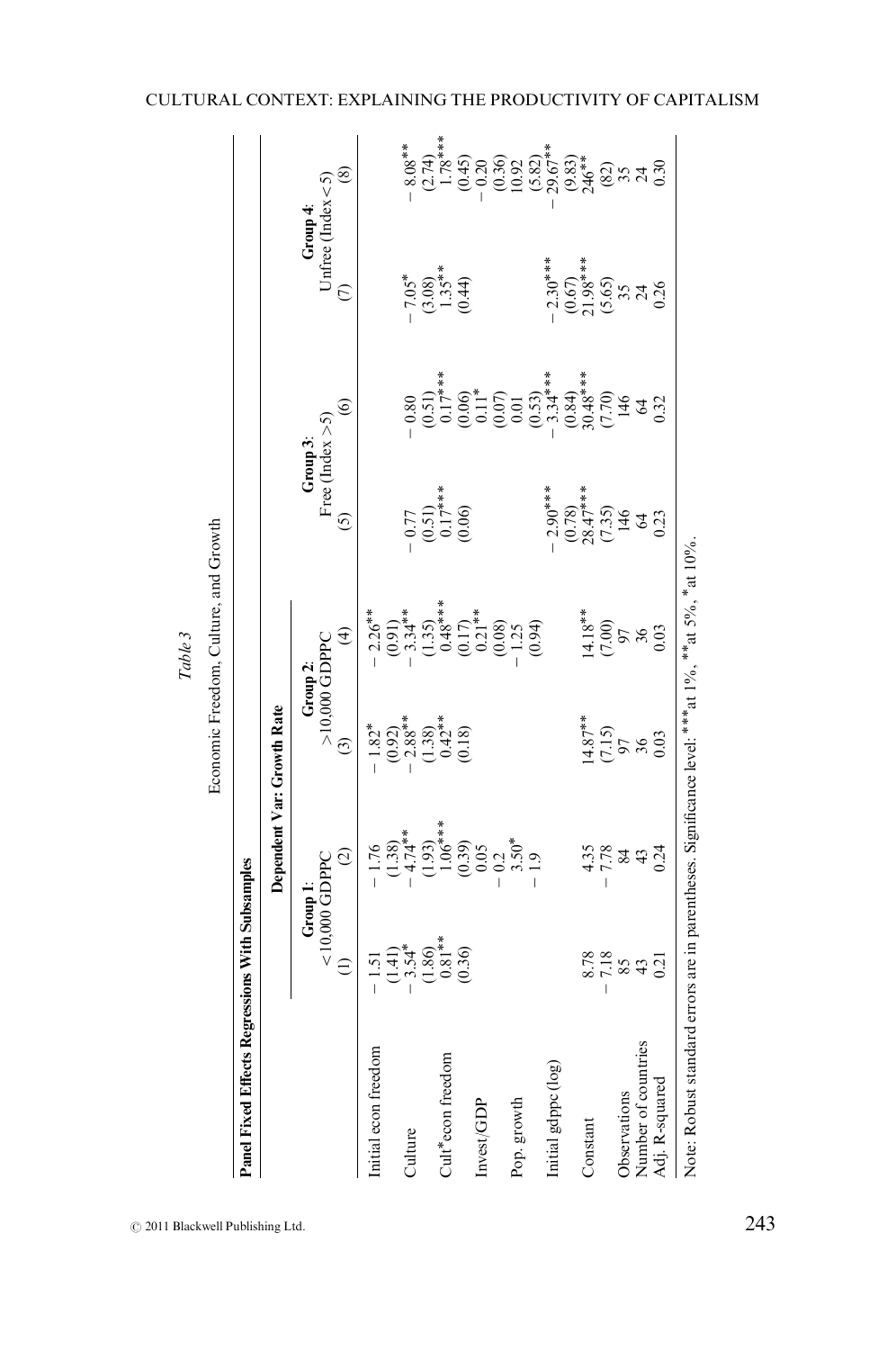the interaction term among the unfree countries is 9 times larger than in the free countries (the difference between Ghana and Spain), suggesting that culture's ability to enhance economic institutions is stronger when freedom is weak or when countries are first transitioning to economic freedom, supporting our theory above.

### 5.2 Additional Controls

Another robustness check tests for omitted variable bias by including three additional control variables. The control vector now includes a measure of educational attainment, a geography component, and legal origin. We did not include these measures previously due to the high correlations with our main variables, with other controls, or because including them reduces the number of observations significantly.

We include the effect of education rates by using primary education measured as the number of pupils enrolled in primary school. The positive link between education and development and growth is well documented (Mankiw et al. 1992; Barro 2002). Our second additional control is latitude, or distance from the equator, as our geography measure. Diamond (1997), Gallup et al. (1999), and Sachs (2001, 2003) argue that geography has a direct impact on economic growth due to climate, the disease environment, endowment of resources, and transactions costs.

Our last control variable is legal origin, capturing the effects of common versus civil law. Legal origin is shown to shape financial, legal, and economic institutions and outcomes (Djankov et al. 2003). Common law, imposed during British colonization, is referred to as English legal origin, and civil law, imposed by French colonizers, is French legal origin. We control for the effect of past legal institutions by including legal origin as dummy variables representing English and French origin.

Table 4 presents regressions with the three additional controls. In all regressions, we include initial income, initial freedom, culture, the interaction term, and all previous control variables. We do so to provide the most difficult case for significance of the interaction term. In all three specifications, the interaction term is positive and significant with an average coefficient of 0.38. This suggests that a one standard deviation increase would lead to an approximately 6 percentage point increase in the growth rate. In column (1), education positively and significantly impacts economic growth, as expected. When controlling for geography, latitude is positive and significant. Legal origin is insignificant. It is also worth noting that the inclusion of education significantly increases the R-squares, whereas geography and legal origin only marginally explain additional growth variations.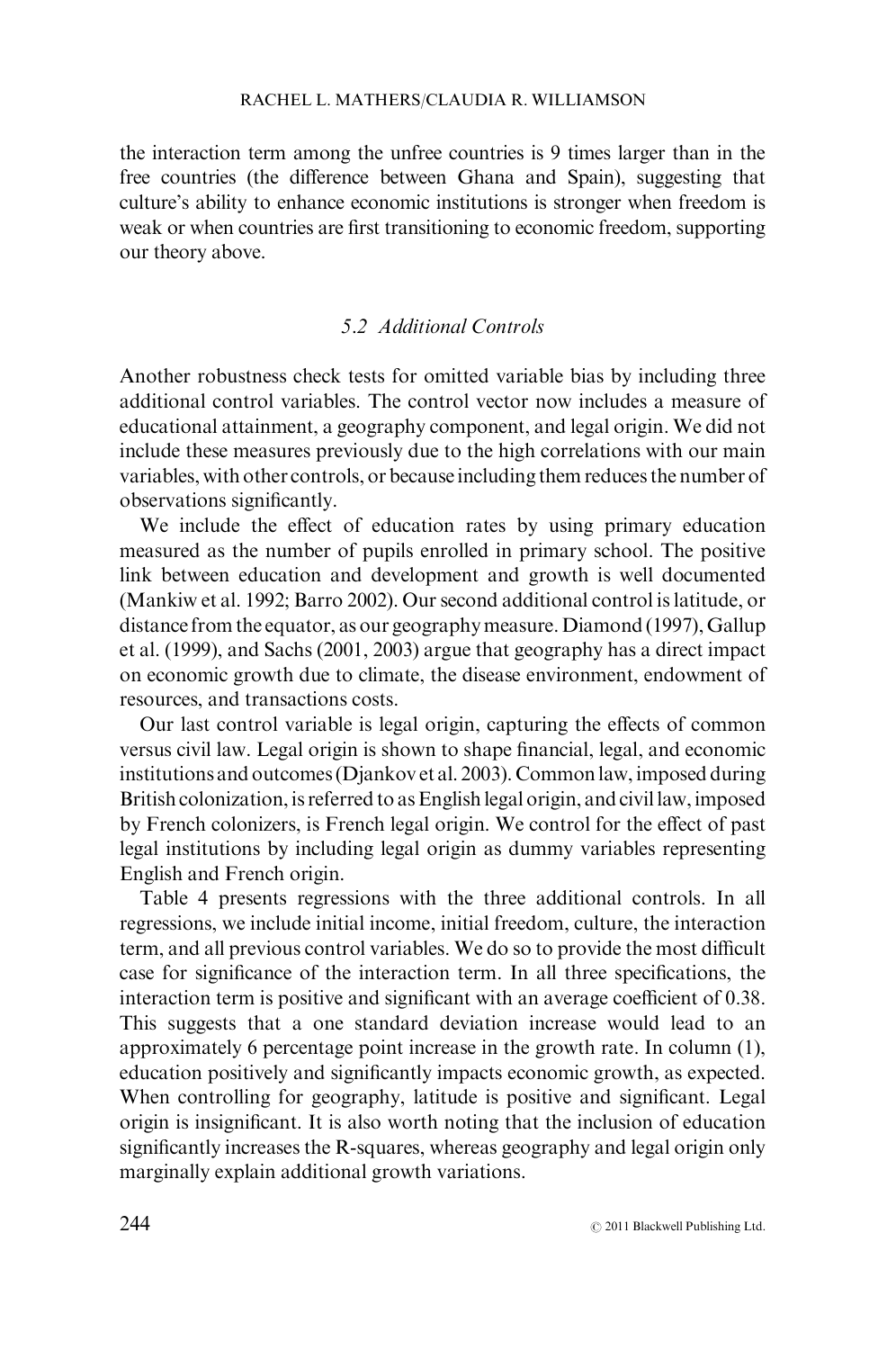#### CULTURAL CONTEXT: EXPLAINING THE PRODUCTIVITY OF CAPITALISM

| <b>Panel Fixed Effects Regressions With Additional Controls</b> |                         | <b>Dependent Var: Growth Rate</b> |                        |
|-----------------------------------------------------------------|-------------------------|-----------------------------------|------------------------|
|                                                                 | (1)                     | (2)                               | (3)                    |
| Initial econ freedom                                            | 0.38                    | $= 0.46$                          | $-0.39$                |
|                                                                 | (0.64)                  | (0.62)                            | (0.65)                 |
| Culture                                                         | $-3.05***$              | $-1.78**$                         | $-1.62*$               |
|                                                                 | (0.97)                  | (0.78)                            | (0.82)                 |
| Cult*econ freedom                                               | $0.46^*$ *              | $0.35**$                          | $0.32^{**}$            |
|                                                                 | (0.14)                  | (0.12)                            | (0.13)                 |
| Primary sch. enrollment                                         | $5.00**$                |                                   |                        |
|                                                                 | (2.00)                  |                                   |                        |
| Geography                                                       |                         | $1.99*$                           |                        |
|                                                                 |                         | (1.10)                            |                        |
| English legal origin                                            |                         |                                   | 0.23                   |
|                                                                 |                         |                                   | (0.58)                 |
| French legal origin                                             |                         |                                   | $= 0.27$               |
|                                                                 |                         |                                   | (0.58)                 |
| Invest/GDP                                                      | $0.21**$                | $0.17*$                           | $0.17*$                |
|                                                                 | (0.09)                  | (0.08)                            | (0.09)                 |
| Pop. Growth                                                     | $-1.02$                 | $= 0.11$                          | $-0.27$                |
|                                                                 | (0.85)                  | (0.78)<br>$0.27***$               | (0.80)                 |
| Urban pop. $\%$                                                 | $-0.06$                 |                                   | $0.26***$              |
|                                                                 | (0.16)                  | (0.11)<br>371.37                  | (0.11)<br>405.45       |
| Area (log)                                                      | $-1,602.43$             |                                   |                        |
|                                                                 | (1098.62)<br>$-8.19***$ | (362.86)<br>$-7.90***$            | (371.14)<br>$-7.85***$ |
| Initial gdppc (log)                                             | (1.72)                  | (1.47)                            | (1.51)                 |
|                                                                 | 20,959.02               | $-4,687.36$                       | $-5,122.57$            |
| Constant                                                        | (14319.39)              | (4632.97)                         | (4738.70)              |
| <b>Observations</b>                                             | 48                      | 165                               | 165                    |
| Number of countries                                             | 26                      | 72                                | 72                     |
| Adj. R-squared                                                  | 0.93                    | 0.33                              | 0.32                   |
|                                                                 |                         |                                   |                        |

#### Table 4

Economic Freedom, Culture, and Growth

Note: Robust standard errors are in parentheses. Significance level: \*\*\* at 1%, \*\* at 5%, \* at 10%.

### 5.3 What About Levels?

Our last robustness check replaces economic growth with the level of development, measured by GDP per capita (PPP) as the dependent variable.

A similar result emerges, as shown in Table 5. Economic freedom positively and significantly affects the level of development in three out of six regressions. Culture is positive and significant in absence of the interaction term and negative and significant once it is included. The interaction term is positive and highly significant. Investment ratio to GDP is positive and significant. Both population growth and urban population are positive and significant in column (7). The high R-squareds suggest that the model specifications explain a significant portion of the variation in levels of development across countries.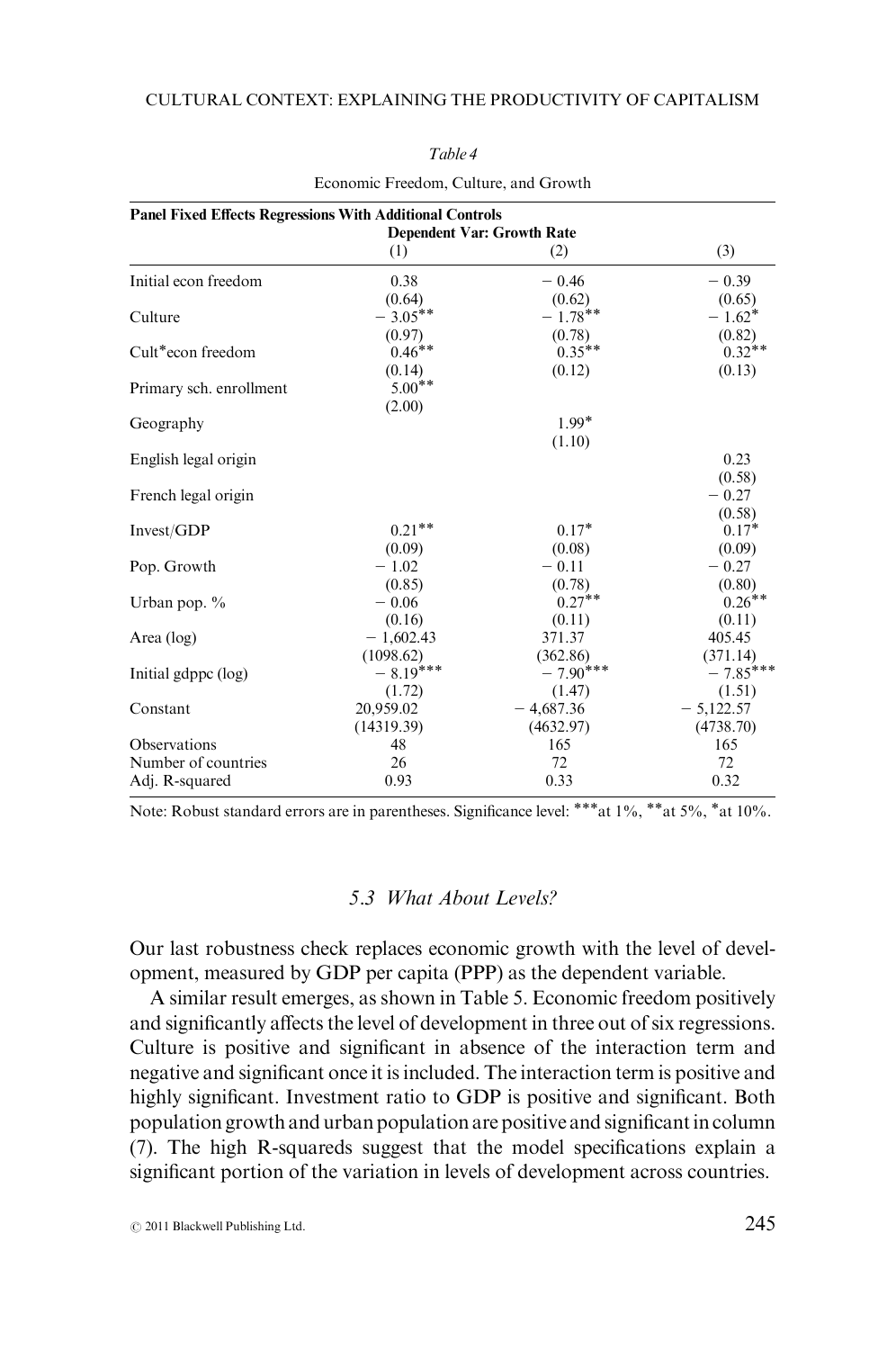| <b>Panel Fixed Effects Regressions - Level of Development</b> |                     |                            |                     |                                       |                     |                     |                     |
|---------------------------------------------------------------|---------------------|----------------------------|---------------------|---------------------------------------|---------------------|---------------------|---------------------|
|                                                               |                     |                            |                     | Depend. Var: Log GDP per capita (PPP) |                     |                     |                     |
|                                                               | (1)                 | (2)                        | (3)                 | (4)                                   | (5)                 | (6)                 | (7)                 |
| Initial econ freedom                                          | $0.21***$<br>(0.03) |                            | $0.21***$<br>(0.03) | $0.16***$<br>(0.03)                   | 0.06<br>(0.06)      | $-0.01$<br>(0.06)   | $-0.07$<br>(0.04)   |
| Culture                                                       |                     | $0.06^{\ast\ast}$<br>(0.3) | $0.05***$<br>(0.02) |                                       | $-0.17**$<br>(0.07) | $-0.20**$<br>(0.07) | $-0.16**$<br>(0.05) |
| Cult*econ freedom                                             |                     |                            |                     | $0.01^{***}\,$<br>(0.003)             | $0.03***$<br>(0.01) | $0.04***$<br>(0.01) | $0.04***$<br>(0.01) |
| Invest/GDP                                                    |                     |                            |                     |                                       |                     | $0.02**$<br>(0.01)  | $0.02**$<br>(0.01)  |
| Pop. Growth                                                   |                     |                            |                     |                                       |                     | $= 0.03$<br>(0.07)  | $0.11*$<br>(0.06)   |
| Urban pop. $\%$                                               |                     |                            |                     |                                       |                     |                     | $0.05***$<br>(0.01) |
| Area (log)                                                    |                     |                            |                     |                                       |                     |                     | $-2.81$<br>(27.29)  |
| Constant                                                      | $7.84***$<br>(0.18) | $8.85***$<br>(0.14)        | $7.64***$<br>(0.20) | $7.83***$<br>(0.17)                   | $8.54***$<br>(0.35) | $8.43***$<br>(0.35) | 41.47<br>(348.70)   |
| <b>Observations</b><br>Number of countries<br>Adj. R-squared  | 185<br>75<br>0.47   | 185<br>75<br>0.37          | 85<br>75<br>0.54    | 185<br>75<br>0.55                     | 185<br>75<br>0.41   | 182<br>74<br>0.49   | 180<br>72<br>0.69   |

| ٠<br>۰, |  |
|---------|--|
|---------|--|

Economic Freedom, Culture, and Growth

Note: Robust standard errors are in parentheses. Significance level: \*\*\* at 1%, \*\* at 5%, \*at 10%.

### VI. CONCLUSION

We are now able to answer the question that began this analysis— does capitalism perform better when embedded in certain cultures? Our results undoubtedly indicate yes. Measures of economic freedom independently, positively, and significantly impact economic growth. Our analysis extends this line of investigation, providing an empirical test of the impact of the interaction between economic freedom and culture, indicating that such interaction does demonstrate a significant and positive effect on economic growth.

These results suggest that the same economic institutions can be in place in different cultures and have diverse results. As Pejovich (2003, p. 347) explains, 'It's the culture, stupid.' Though certain cultures may diminish the productivity of capitalism, we want to emphasize that we are not advocating that countries should resist pro-market reform. Our results support the strong relationship between capitalism and economic growth. If informal institutions are lacking, economic freedom alone may not possess the necessary binding constraints to be as effective as theory predicts. Capitalism may be more productive in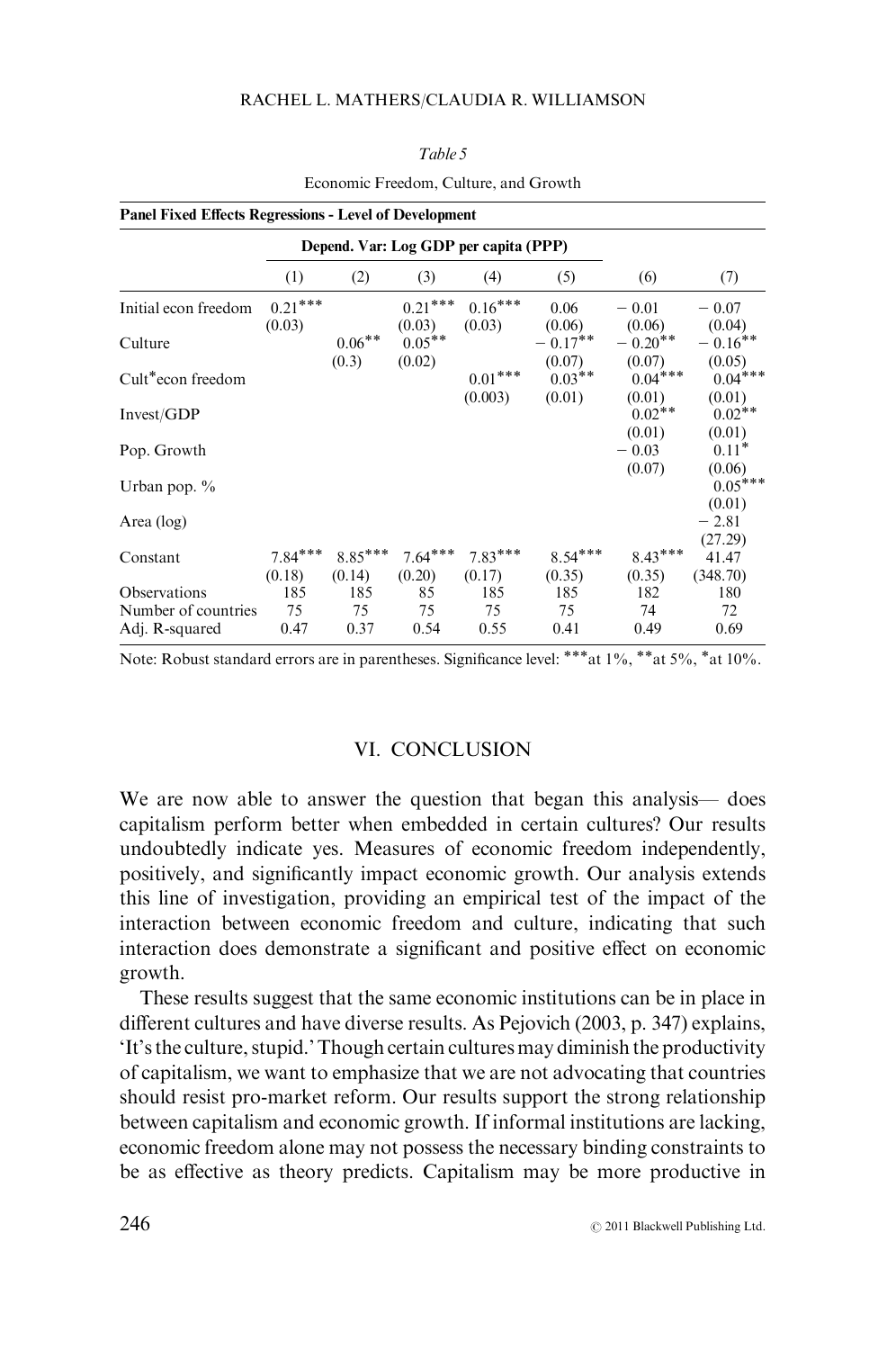countries with cultures more compatible with capitalistic values, meaning that we get 'more bang for the buck.' We view our analysis as providing an explanation as to why some economic reforms may not always provide the panacea of results that are predicted, suggesting strong implications for policy recommendations and reform in both developing and developed countries.

Appendix 1

| Variable          | <b>Data Description</b>                                                                                                                                                                                                                                                                                                                                                                                                                                                                                                                                                                                                                                                                                                                                                                                                                                                                                                                          | <b>Data Source</b>                                    |  |  |  |
|-------------------|--------------------------------------------------------------------------------------------------------------------------------------------------------------------------------------------------------------------------------------------------------------------------------------------------------------------------------------------------------------------------------------------------------------------------------------------------------------------------------------------------------------------------------------------------------------------------------------------------------------------------------------------------------------------------------------------------------------------------------------------------------------------------------------------------------------------------------------------------------------------------------------------------------------------------------------------------|-------------------------------------------------------|--|--|--|
| <b>GDP</b> Growth | Growth of GDP per capita, PPP basis,<br>constant 2000 international dollars.                                                                                                                                                                                                                                                                                                                                                                                                                                                                                                                                                                                                                                                                                                                                                                                                                                                                     | World Development<br>Indicators 2006                  |  |  |  |
| Economic Freedom  | Economic freedom of the World is compiled<br>by the Fraser Institute and measures the level<br>of economic freedom on a scale from zero to<br>ten, with ten representing a greater degree of<br>freedom.<br>The index utilizes 21 components grouped in<br>seven broad categories: size of government,<br>economic structure and use of markets,<br>monetary policy and price stability, freedom<br>to use alternative currencies, legal structure<br>and security of security of private ownership,<br>freedom to trade with foreigners, and freedom<br>of exchange in capital markets. The index is<br>available from 1970 onwards, based on 5 year<br>intervals from 1970 to 2000; after 2000 it is                                                                                                                                                                                                                                           | Fraser Institute,<br>Economic Freedom<br>on the World |  |  |  |
| Culture           | reported on an annual basis.<br>The sum of three positive beliefs (control,<br>respect, trust) minus the negative belief<br>(obedience). Trust is measured as the<br>percentage of respondents who answered that<br>'Most people can be trusted,' respect is<br>measured as the percentage of respondents<br>that mentioned the quality 'tolerance and<br>respect for other people' as being important,<br>control is measured as the unconditional<br>average response (multiplied by 10) to the<br>question asking to indicate how much freedom<br>of choice and control in your life you have over<br>the way your life turns out (scaled from 1 to<br>10), obedience is the percentage of respondents<br>that mentioned obedience as being important.<br>PCA culture is constructed by using principle<br>component analysis to extract the common<br>variation among all four components. Both<br>indices are normalized to range between 0 | World Values Surveys,<br>1981-2007                    |  |  |  |
| GDP pc $(log)$    | and 10.<br>Real GDP per capita in 2000 constant dollars,<br>log form.                                                                                                                                                                                                                                                                                                                                                                                                                                                                                                                                                                                                                                                                                                                                                                                                                                                                            | Penn World Tables<br>version 6.2                      |  |  |  |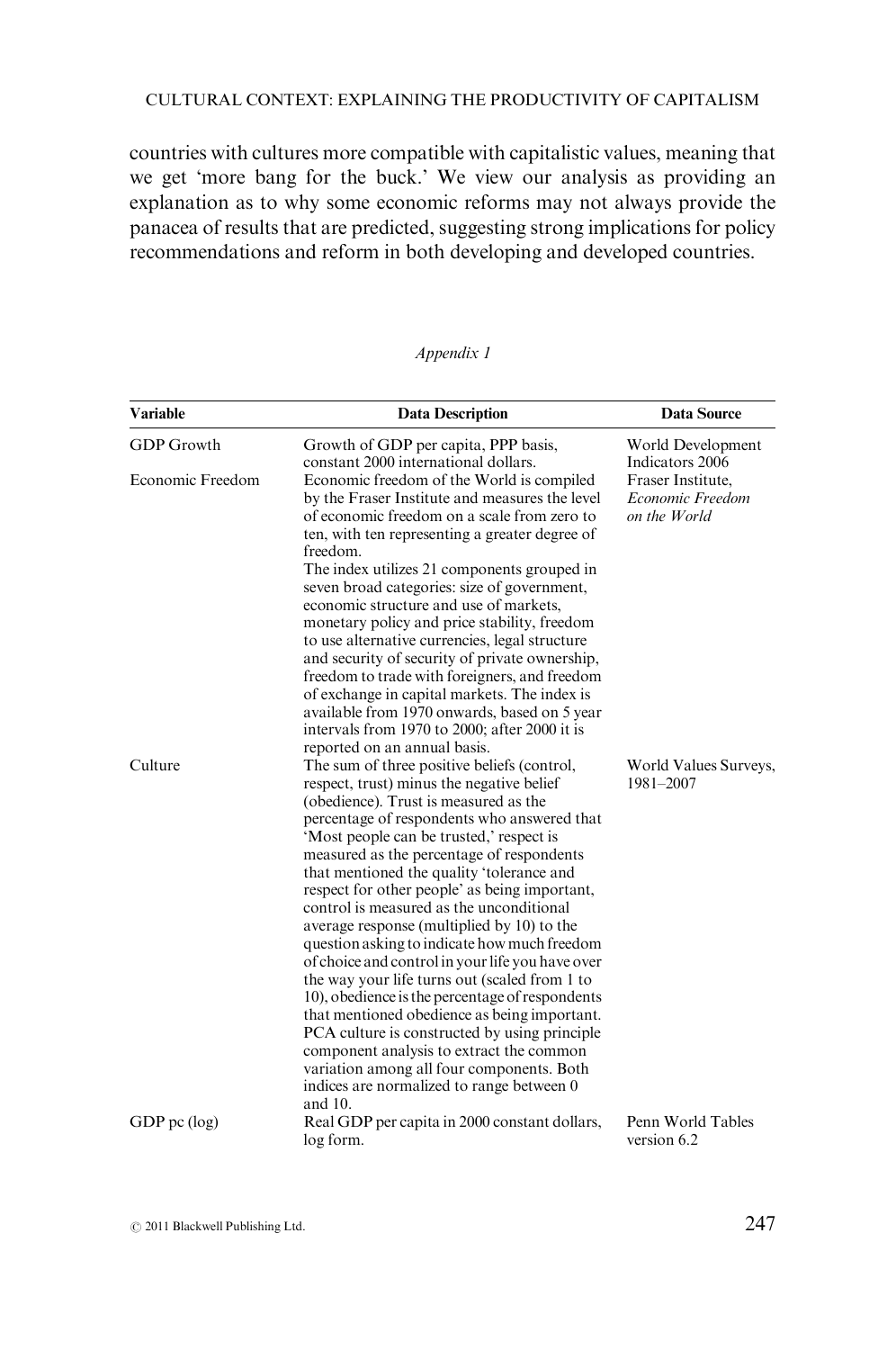| Variable                     | <b>Data Description</b>                                                                                                    | Data Source                          |  |  |  |  |
|------------------------------|----------------------------------------------------------------------------------------------------------------------------|--------------------------------------|--|--|--|--|
| Investment share of<br>GDP   | Ratio of total investment to GDP in 2000<br>constant dollars.                                                              | Penn World Tables<br>version 6.2     |  |  |  |  |
| Log Area                     | Logarithm of total area of a country.                                                                                      | World Development<br>Indicators 2006 |  |  |  |  |
| Population Growth            | Growth rate of population.                                                                                                 | World Development<br>Indicators 2006 |  |  |  |  |
| Urban Population             | Percentage of population living in an urban<br>area.                                                                       | World Development<br>Indicators 2006 |  |  |  |  |
| Primary School<br>Enrollment | Total number of pupils enrolled in primary<br>school.                                                                      | World Development<br>Indicators 2006 |  |  |  |  |
| Geography                    | Measured as the absolute value of the latitude<br>of the country, scaled to values between 0 and<br>$1(0)$ is the equator) | La Porta et al. 1999                 |  |  |  |  |
| Legal Origin                 | Dummy variables representing English or<br>French legal origins.                                                           | La Porta et al. 1999                 |  |  |  |  |

Appendix 1. (Contd)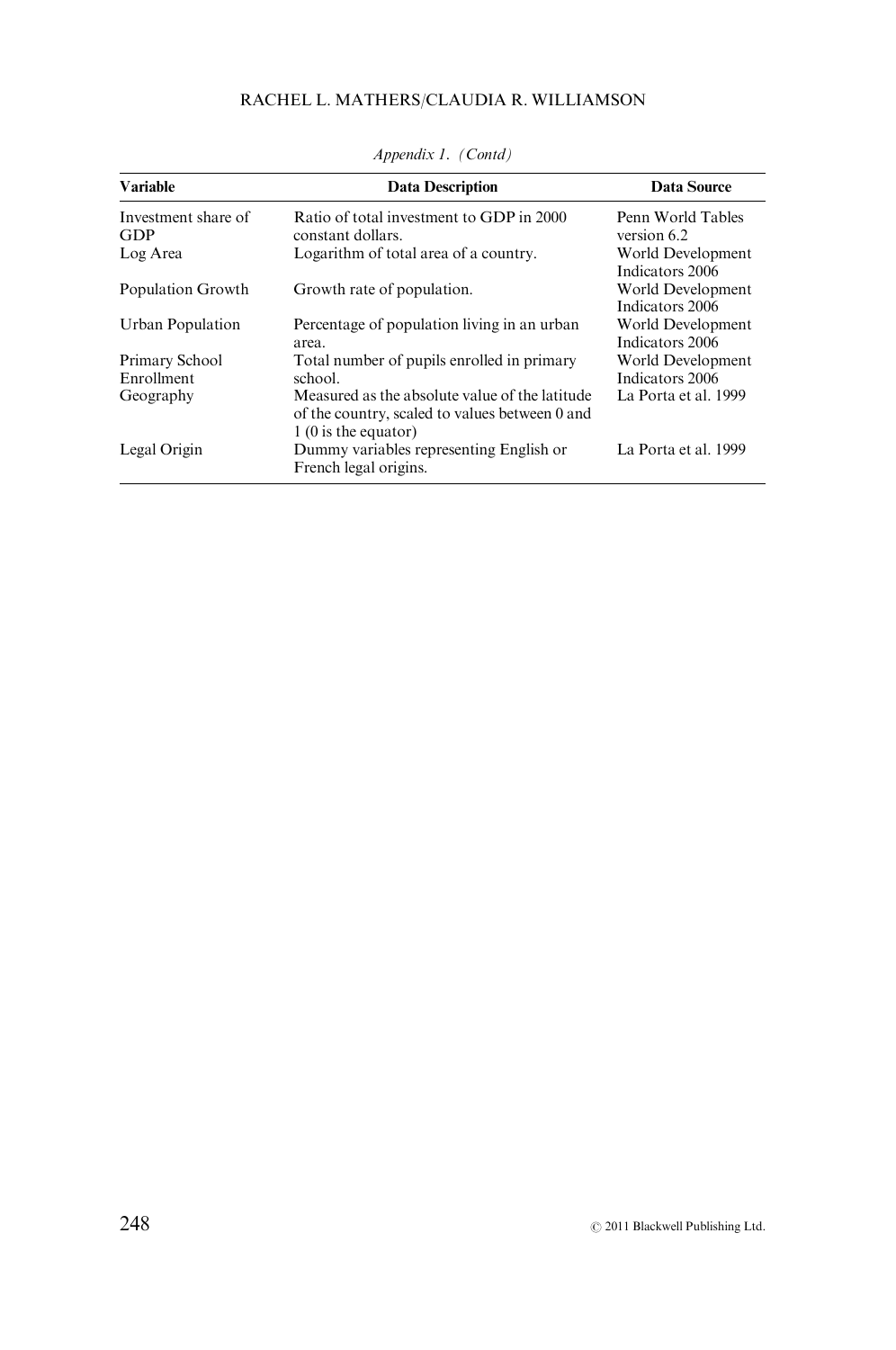|                                     |                                    | French               |                                           |  |                                                                                                                                                                                                                                                                                                                                                                                |                                                                                                                                                                                                                                                                                                                                |                                                                                                                |                           |            |                     |                               |                    | $\frac{8}{1}$                               |
|-------------------------------------|------------------------------------|----------------------|-------------------------------------------|--|--------------------------------------------------------------------------------------------------------------------------------------------------------------------------------------------------------------------------------------------------------------------------------------------------------------------------------------------------------------------------------|--------------------------------------------------------------------------------------------------------------------------------------------------------------------------------------------------------------------------------------------------------------------------------------------------------------------------------|----------------------------------------------------------------------------------------------------------------|---------------------------|------------|---------------------|-------------------------------|--------------------|---------------------------------------------|
|                                     |                                    |                      |                                           |  |                                                                                                                                                                                                                                                                                                                                                                                |                                                                                                                                                                                                                                                                                                                                |                                                                                                                |                           |            |                     |                               |                    |                                             |
|                                     |                                    | English              |                                           |  |                                                                                                                                                                                                                                                                                                                                                                                |                                                                                                                                                                                                                                                                                                                                |                                                                                                                |                           |            |                     |                               | $-0.67$            |                                             |
|                                     |                                    | Geo.                 |                                           |  |                                                                                                                                                                                                                                                                                                                                                                                |                                                                                                                                                                                                                                                                                                                                |                                                                                                                |                           |            |                     |                               | $-0.27$<br>$-0.27$ |                                             |
|                                     | Prim.<br>sch.                      |                      |                                           |  |                                                                                                                                                                                                                                                                                                                                                                                |                                                                                                                                                                                                                                                                                                                                |                                                                                                                |                           |            |                     | $3,383$<br>$-0.05$<br>$-0.05$ |                    |                                             |
|                                     |                                    | Area<br>(log)        |                                           |  |                                                                                                                                                                                                                                                                                                                                                                                |                                                                                                                                                                                                                                                                                                                                |                                                                                                                |                           |            |                     |                               | 85888<br>= 0000    |                                             |
|                                     |                                    | pop<br>э.<br>Б       |                                           |  |                                                                                                                                                                                                                                                                                                                                                                                |                                                                                                                                                                                                                                                                                                                                |                                                                                                                |                           |            |                     |                               |                    |                                             |
| Pairwise Correlations<br>Appendix 2 |                                    | Pop<br>growth        |                                           |  |                                                                                                                                                                                                                                                                                                                                                                                |                                                                                                                                                                                                                                                                                                                                |                                                                                                                |                           |            |                     |                               |                    |                                             |
|                                     | $\frac{\text{Invest}}{\text{GDP}}$ |                      |                                           |  |                                                                                                                                                                                                                                                                                                                                                                                | $\begin{array}{r} 1.000 \\ -0.301 \\ -0.014 \\ -0.0000 \\ -0.0000 \\ -0.0000 \\ -0.0000 \\ -0.000 \\ -0.000 \\ -0.000 \\ -0.000 \\ -0.000 \\ -0.000 \\ -0.000 \\ -0.000 \\ -0.000 \\ -0.000 \\ -0.000 \\ -0.000 \\ -0.000 \\ -0.000 \\ -0.000 \\ -0.000 \\ -0.000 \\ -0.000 \\ -0.000 \\ -0.000 \\ -0.000 \\ -0.000 \\ -0.000$ |                                                                                                                |                           |            |                     |                               |                    |                                             |
|                                     |                                    | Initial<br>gdppc     |                                           |  |                                                                                                                                                                                                                                                                                                                                                                                |                                                                                                                                                                                                                                                                                                                                | $\begin{array}{r} 1.00 \\ -0.57 \\ -0.50 \\ -0.73 \\ -0.73 \\ -0.73 \\ -0.03 \\ -0.01 \\ -0.05 \\ \end{array}$ |                           |            |                     |                               |                    |                                             |
|                                     |                                    | $Cut*$ econ<br>free  |                                           |  | $\begin{array}{c}\n 0.87777 \\  - 0.000000 \\  - 0.000000 \\  - 0.00000\n \end{array}$                                                                                                                                                                                                                                                                                         |                                                                                                                                                                                                                                                                                                                                |                                                                                                                |                           |            |                     |                               |                    |                                             |
|                                     |                                    | Initial econ<br>free |                                           |  |                                                                                                                                                                                                                                                                                                                                                                                |                                                                                                                                                                                                                                                                                                                                |                                                                                                                |                           |            |                     |                               |                    |                                             |
|                                     |                                    | Cult.                |                                           |  | $\begin{array}{l} 8.93 \times 10^{-4} \\ 1.00 \times 10^{-4} \\ 0.00 \times 10^{-4} \\ 0.00 \times 10^{-4} \\ 0.00 \times 10^{-4} \\ 0.00 \times 10^{-4} \\ 0.00 \times 10^{-4} \\ 0.00 \times 10^{-4} \\ 0.00 \times 10^{-4} \\ 0.00 \times 10^{-4} \\ 0.00 \times 10^{-4} \\ 0.00 \times 10^{-4} \\ 0.00 \times 10^{-4} \\ 0.00 \times 10^{-4} \\ 0.00 \times 10^{-4} \\ 0.$ |                                                                                                                                                                                                                                                                                                                                |                                                                                                                |                           |            |                     |                               |                    |                                             |
|                                     |                                    | Growth               |                                           |  | $\begin{array}{cccccccccc} 0.07 & 0.07 & 0.07 & 0.07 & 0.07 & 0.07 & 0.07 & 0.07 & 0.07 & 0.07 & 0.07 & 0.07 & 0.07 & 0.07 & 0.07 & 0.07 & 0.07 & 0.07 & 0.07 & 0.07 & 0.07 & 0.07 & 0.07 & 0.07 & 0.07 & 0.07 & 0.07 & 0.07 & 0.07 & 0.07 & 0.07 & 0.07 & 0.07 & 0.07 & 0.07 & $                                                                                              |                                                                                                                                                                                                                                                                                                                                |                                                                                                                |                           |            |                     |                               |                    |                                             |
|                                     |                                    |                      | Growth<br>Culture<br>Initial econ freedom |  | Culture*freedom<br>Initial gdppc (log)                                                                                                                                                                                                                                                                                                                                         | Invest/GDP                                                                                                                                                                                                                                                                                                                     | Pop growth                                                                                                     | Jrban pop <sup>9</sup> /0 | Area (log) | Primary school rate | Geography                     |                    | English legal origin<br>French legal origin |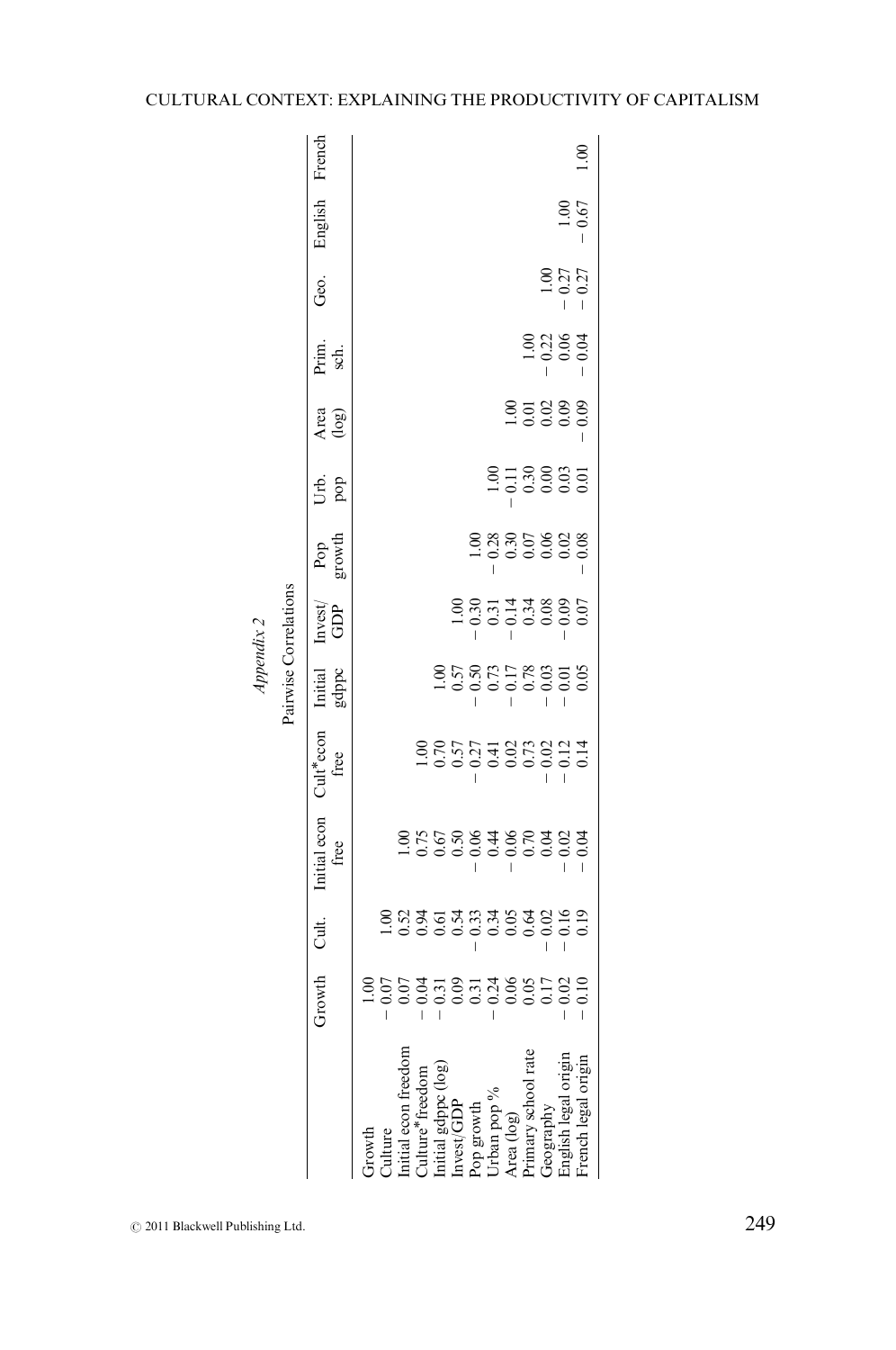#### **REFERENCES**

- Acemoglu, D. and S. Johnson (2005). Unbundling Institutions, Journal of Political Economy. 113(5): 949–995.
- Acemoglu, D., S. Johnson and J. Robinson (2001). The Colonial Origins of Comparative Development: An Empirical Investigation, American Economic Review. 91(5): 1369–1401.
- Acemoglu, D., S. Johnson and J. Robinson (2002). Reversal of Fortune: Geography and Institutions in the Making of the Modern World Income Distribution, The Quarterly Journal of Economics. 117(4): 1231–1294.

Banfield, E.C. (1958). The Moral Basis of a Backward Society. New York: The Free Press.

- Barro, Robert J. (2002). Education as a Determinant of Economic Growth, in: E.P. Lazear (ed.), Education in the Twenty-First Century. Stanford: Hoover Institution Press: 9–24.
- Barro, Robert J. and R. McCleary (2003). Religion and Economic Growth across Countries, American Sociological Review. 68(5): 760–781.
- Berggren, N. and H. Jordahl (2006). Free to Trust: Economic Freedom and Social Capital, Kyklos. 59(2): 141–169.
- Boettke, Peter and Christopher Coyne 2009. Context Matters: Institutions and Entrepreneurship, Foundations and Trends in Entrepreneurship Monograph Series.
- Boettke, P.J., C.J. Coyne and P.T. Leeson (2008). Institutional Stickiness and the New Development Economics, American Journal of Economics and Sociology. 67(2): 331–358.
- Coyne, C.J. and P.J. Boettke (2009). The Problem of Credible Commitment in Reconstruction, Journal of Institutional Economics. 5(1): 1–23.
- Dawson, J.W. (1998). Institutions, Investment, and Growth: New Cross-Country and Panel Data Evidence, Economic Inquiry. 36: 603–619.
- De Haan, J., S. Lundström and J. Sturm (2006). Market-Oriented Institutions and Policies and Economic Growth: A Critical Survey, Journal of Economic Surveys. 20(2): 157–191.
- De Haan, J. and J. Sturm (2000). On the Relationship Between Economic Freedom and Economic Growth, European Journal of Political Economy. 16: 215–241.
- Diamond, J. (1997). Guns, Germs, and Steel. New York: W.W. Norton & Co.
- Djankov, S., R. La Porta, F. Lopez-de-Silanes and A. Shleifer (2003). Courts, Quarterly Journal of Economics. 118(2): 453–517.
- Francois, P. and J. Zabojnik (2005). Trust, Social Capital and Economic Development, Journal of European Economic Association. 3(1): 51–94.
- Gallup, J., J. Sachs and A. Mellinger (1999). Geography and Economic Development, International Region Science Review. 22(2): 179–232.
- Grier, R. (1997). The Effect of Religion on Economic Development: A Cross-National Study of Sixty-Three Former Colonies, Kyklos. 50(1): 47–62.
- Guiso, L., P. Sapienza and L. Zingales (2006). Does Culture Affect Economic Outcomes?, Journal of Economic Perspectives. 20(2): 23–48.
- Gwartney, J.D., R.A. Lawson and R.G.Holcombe (1999). Economic Freedom and the Environment for Economic Growth, Journal of Institutional and Theoretical Economics. 155: 643–663.
- Gwartney, J.D., R.A. Holcombe and R.G. Lawson (2004). Economic Freedom, Institutional Quality, and Cross-Country Differences in Income and Growth, Cato Journal. 24(3): 205–233.
- Gwartney, James, R.A. Lawson and S. Norton (2008). Economic Freedom of the World: 2008 Annual Report. Vancouver, BC: The Fraser Institute. Data retrieved from [www.freetheworld.com.](www.freetheworld.com)
- Harper, D.A. (2003). Foundations of Entrepreneurship and Economic Development. New York: Routledge.
- Hendel, C. ed. (1953). David Hume's Political Essays. Liberal Arts Press: New York.
- La Porta, R., F. Lopez-de-Silanes, A. Shleifer and R. Vishny (1999). The Quality of Government, Journal of Law, Economics and Organization. 15(1): 222–279.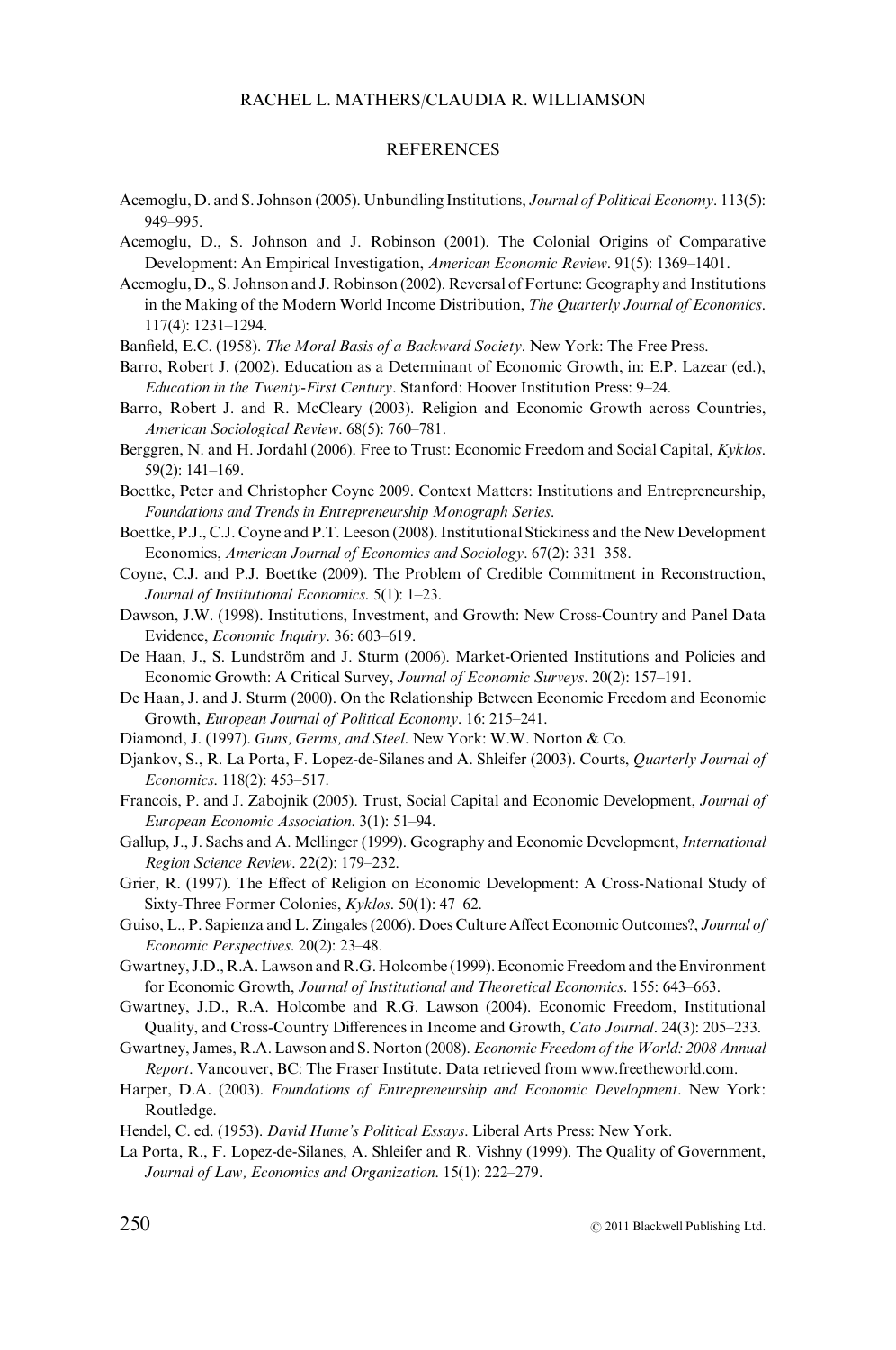#### CULTURAL CONTEXT: EXPLAINING THE PRODUCTIVITY OF CAPITALISM

- Lawson, R.G. (2006). On Testing the Connection between Economic Freedom and Growth, Econ Journal Watch. 3(3): 398–406.
- Leeson, Peter (2007). Better Off Stateless: Somalia Before and After Government Collapse, Journal of Comparative Economics. 35(4): 689–710.
- Levine, R. and D. Renelt (1992). A Sensitivity Analysis of Cross-country Growth Regressions, American Economic Review. 82: 942–963.
- Licht, A.N., G. Chanan and S.H. Schwartz (2007). Culture Rules: The Foundations of the Rule of Law and Other Norms of Governance, Journal of Comparative Economics. 35: 659–688.
- Mankiw, N.G., D. Romer and D.Weil (1992). A Contribution to the Empirics of Economic Growth, The Quarterly Journal of Economics. 107: 407–437.
- McCloskey, D. Bourgeois Dignity and Liberty: Why Economics Can't Explain the Modern World. Finished and submitted for review May 2009. (500-page manuscript under contract to the University of Chicago Press.)
- North, D.C. (1990). Institutions, institutional change, and economic performance. Massachusetts: Cambridge University Press.
- North, D.C. (2005). Understanding the process of economic change. New Jersey: Princeton University Press.
- Pejovich, S. (2003). Understanding the Transaction Costs of Transition: It's the Culture, Stupid, The Review of Austrian Economics. 16(4): 347–361.
- Platteau, J. (2000). Institutions, Social Norms, and Economic Development. Harwood: Academic Publishers & Routledge.
- Porter, M.E. (2000). Attitudes, values, and beliefs, and the microeconomics of prosperity, in ed. Lawrence Harrison and Samuel Huntington Culture Matters: How values shape human progress. New York: Basic Books: 202–218.
- Powell, B. and C. Rodet (2009). Cultural Approval, Economic Freedom, and Entrepreneurship, Journal of Private Enterprise, forthcoming.
- Powell, B., R. Ford and A. Nowrasteh (2008). Somalia After State Collapse: Chaos or Improvement?, Journal of Economic Behavior and Organization. 67.
- Rodrik, D., A. Subramanian and F. Trebbi (2004). Institutions Rule: The Primacy of Institutions Over Geography and Integration in Economic Development, Journal of Economic Growth. 9: 131–165.
- Sachs, J. (2001). Tropical Underdevelopment, National Bureau of Economic Research Working Paper No. 8119.
- Sachs, J. (2003). Institutions Don't Rule: Direct Effects of Geography on Per Capita Income, National Bureau of Economic Research Working Paper No. 9490.
- Tabellini, G. (2008). Presidential Address: Institutions and Culture, Journal of the European Economic Association. 6(2–3): 255–294.
- Tabellini, G. (2009). Culture and Institutions: Economic Development in the Regions of Europe, Journal of the European Economic Association, forthcoming.
- Tocqueville [1835] (2000). Democracy in America. trans. and eds., Harvey C. Mansfield and Delba Winthrop, University of Chicago Press.
- Weber, M. [1905] (2002). The Protestant Ethic and the "Spirit" of Capitalism and Other Writings. New York: Penguin Books.
- Weede, E. and S. Kämpf (2002). The Impact of Intelligence and Institutional Improvements on Economic Growth, Kyklos. 55: 361–380.
- Williamson, O.E. (2000). The New Institutional Economics: Taking Stock, Looking Ahead, Journal of Economic Literature. 38: 595–613.
- Williamson, C.R. (2009). Informal Institutions Rule: Institutional Arrangements and Economic Performance, Public Choice. 139(3): 371–387.

 $\odot$  2011 Blackwell Publishing Ltd.  $251$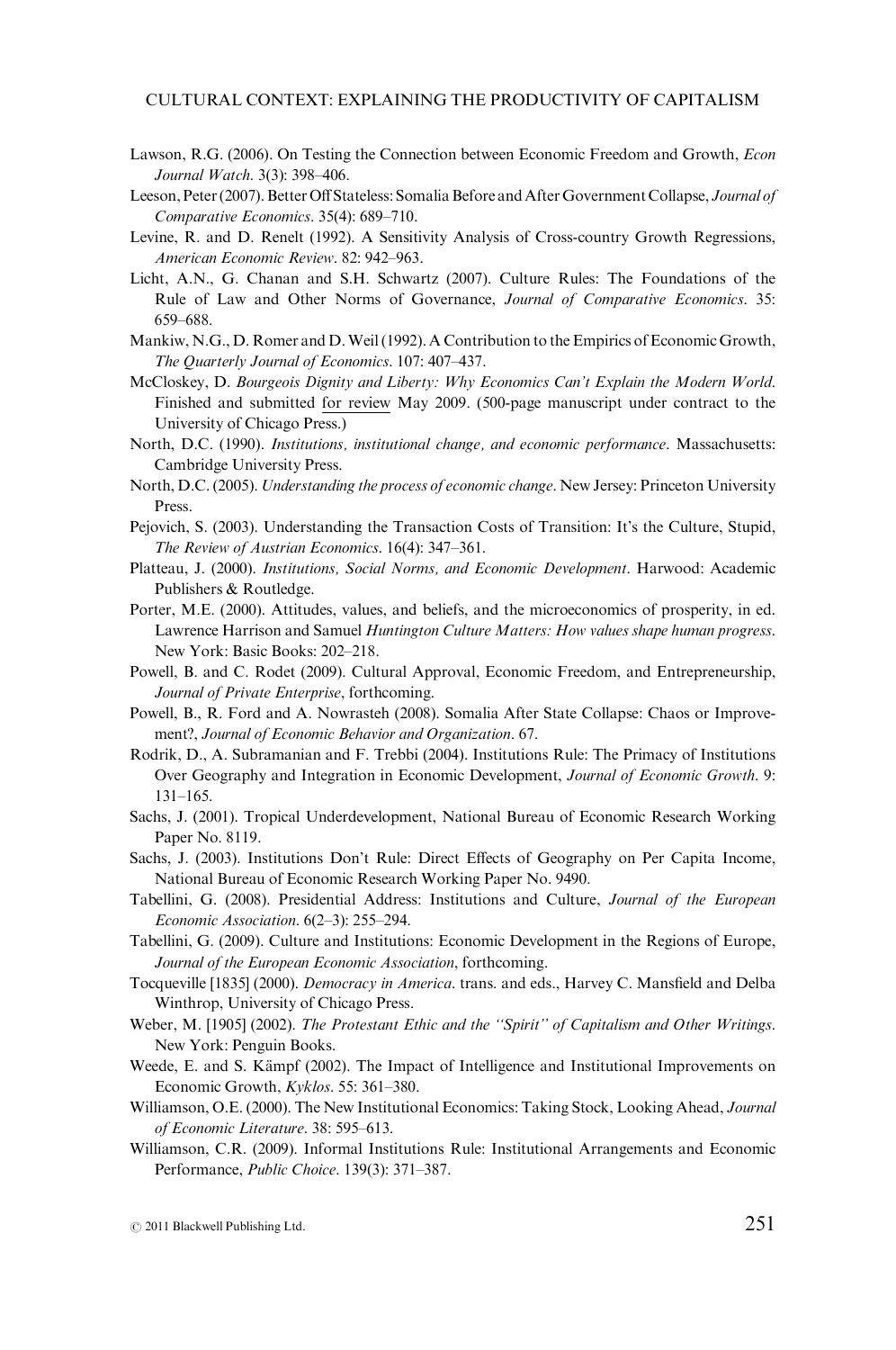- Williamson, C.R. and C.B. Kerekes (2010). Securing Private Property: Formal versus Informal Institutions, Journal of Law and Economics, forthcoming.
- Williamson, C.R. and R.L. Mathers (2010). Economic Freedom, Culture, and Growth, Public Choice, forthcoming.

World Bank. (2006). World Development Indicators. Washington: World Bank.

Zak, P.J. and S. Knack (2001). Trust and Growth, The Economic Journal. 111: 295–321.

#### SUMMARY

Does capitalism perform better when embedded in certain cultures? Given the wide range of economic outcomes, we address potential causes for the effectiveness or ineffectiveness of institutional constraints. This paper argues that culture matters for the success of capitalist institutions, specifically economic freedom. We claim that different cultures may raise or lower the productivity of economic institutions by either constraining or supporting these rules. We analyze this relationship empirically by examining how the interaction between economic freedom and culture affects economic growth. Our results suggest that culture does, indeed, enhance the effectiveness of capitalism and its subsequent impact on growth.